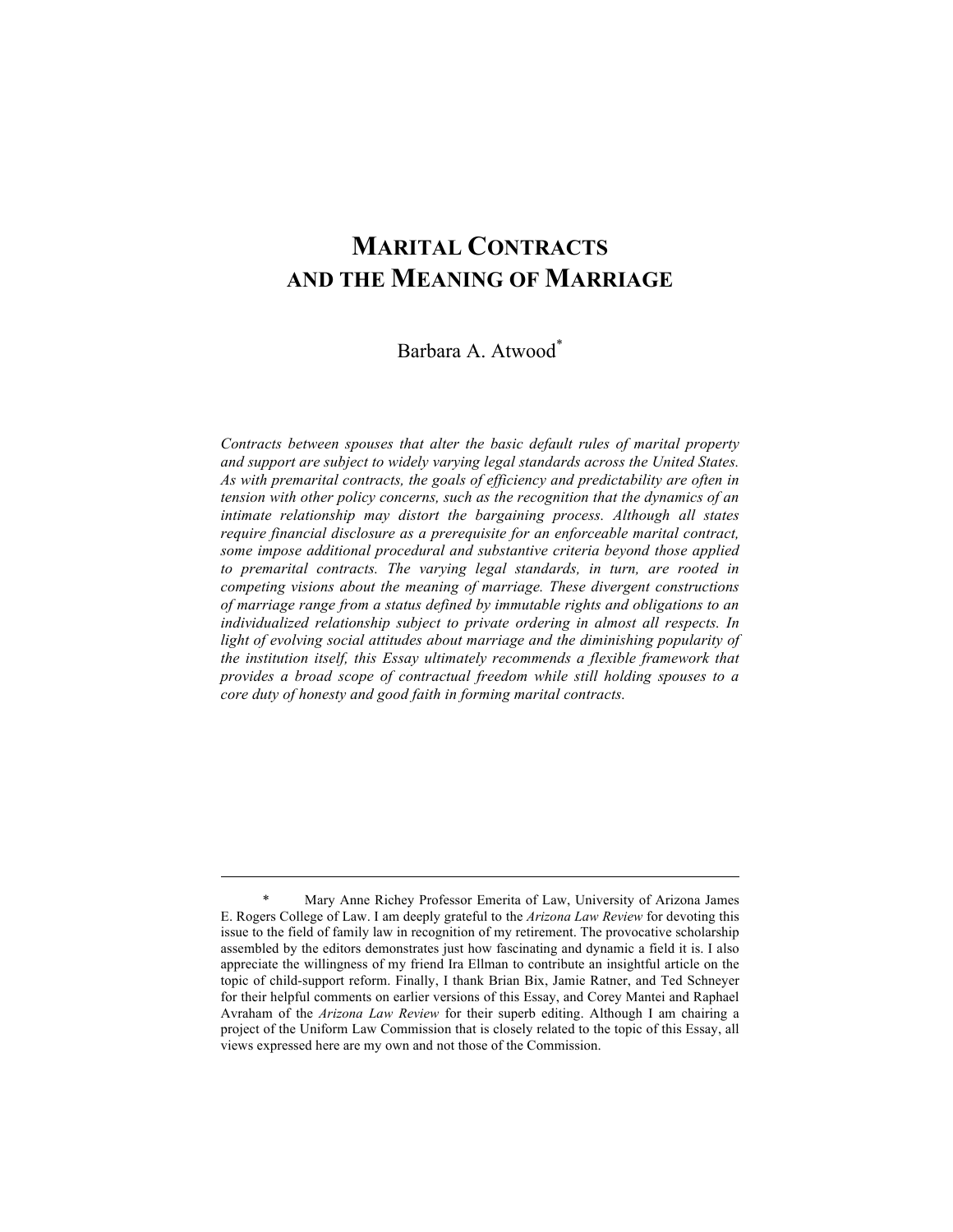#### **TABLE OF CONTENTS**

# **INTRODUCTION**

Across the United States, the legal status of marital agreements remains strangely unsettled. The marital agreement, as used in this Essay, refers to a contract entered between spouses during an ongoing marriage that spells out the spouses' economic rights vis-à-vis one another during the marriage or at its termination by divorce or death.<sup>1</sup> The standards for enforcement of these agreements are more amorphous than the standards for the other two kinds of domestic contracts—separation agreements and premarital agreements. While timing and context distinguish marital, premarital, and separation agreements, $2$  all three fall within the sensitive realm of contractual negotiation between intimates.

Courts today largely enforce separation agreements—settlements hammered out by divorcing couples—because public policy favors private consensual resolution of litigation.<sup>3</sup> With over 90% of divorces being resolved by parties through negotiation and settlement, separation agreements have become the

This Essay focuses on agreements that fundamentally alter the property and economic support laws that would otherwise apply to spouses by virtue of their marital status under state law. Agreements containing terms typically treated as unenforceable (e.g., provisions governing spousal conduct during the marriage, child custody, or child support) are not explored here. For an argument that the policies against enforcing certain nonmonetary terms in family contracts could apply to monetary terms as well, see Katharine B. Silbaugh, *Marriage Contracts and the Family Economy*, 93 NW. U. L. REV. 65 (1998).

 <sup>2.</sup> Brian H. Bix, *Private Ordering and Family Law*, 23 J. AM. ACAD. MATRIM. LAW. 249, 266 (2010).

 <sup>3.</sup> Not surprisingly, the Uniform Marriage and Divorce Act, with its move toward no-fault divorce and the philosophy of the clean break, endorsed the enforcement of separation agreements between the spouses, subject to a relatively lenient standard of judicial review. *See* UNIF. MARRIAGE & DIVORCE ACT § 306 (amended 1973), 9A U.L.A. 248–49 (1998) (providing for enforcement of terms of separation agreement regarding property and spousal support unless unconscionable).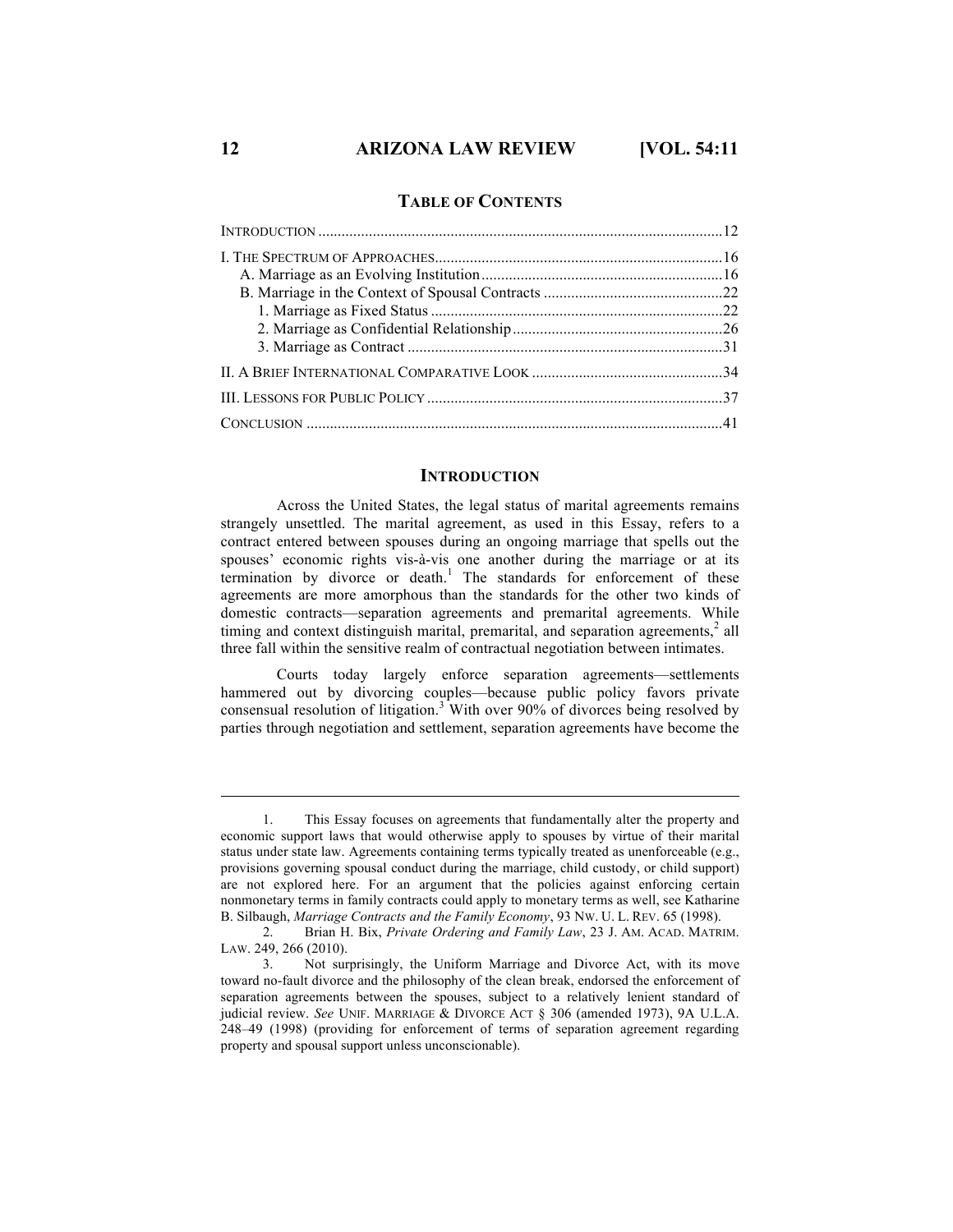$\overline{a}$ 

norm rather than the exception.<sup>4</sup> While valid concerns exist about distortions of bargaining power at the end of a marriage,<sup>5</sup> separation agreements are typically given robust enforcement in the courts in the absence of fraud or duress.<sup>6</sup>

Premarital agreements have had a different history. Courts traditionally were more receptive to premarital agreements that provided for property distribution at death than those that prescribed the consequences of divorce.<sup>7</sup> Until the 1970s, divorce-focused agreements were viewed with deep suspicion because public policy disfavored any contractual arrangement that might encourage divorce or that altered the state-imposed terms of marriage.<sup>8</sup> Over the past four decades, as restrictive divorce laws have given way to no-fault regimes,<sup>9</sup> prenuptial contracting has gained wide acceptance.<sup>10</sup> Most states today have developed standards, whether statutory or judge-made, to respect a fair degree of party autonomy in premarital agreements.<sup>11</sup> While jurisdictions differ as to the degree to which courts should evaluate the substantive fairness of such agreements, the clear

 6. For example, in *In re Marriage of Patterson*, 255 P.3d 634, 645 (Or. Ct. App. 2011), the court upheld a separation agreement signed seven years before the divorce. The court emphasized the public policy favoring marital settlement agreements "to decrease litigation and to remove [divorce] proceedings from the adversarial process." *Id.* at 643 (citing *In re* Marriage of McDonnal, 652 P.2d 1247, 1250 (Or. 1982)); *see also* Billington v. Billington, 595 A.2d 1377, 1381 (Conn. 1991) ("[P]rivate settlement of the financial affairs of estranged marital partners is a goal that courts should support rather than undermine." (citations omitted)).

 7. *See generally* Brian Bix, *Bargaining in the Shadow of Love: The Enforcement of Premarital Agreements and How We Think About Marriage*, 40 WM. & MARY L. REV. 145, 148–58 (1998).

 8. *See, e.g.*, McCarthy v. Santangelo, 78 A.2d 240, 241 (Conn. 1951); *see also*  Bix, *supra* note 7, at 150–53.

 9. *See generally* HERBERT JACOB, SILENT REVOLUTION: THE TRANSFORMATION OF DIVORCE LAW IN THE UNITED STATES (1988) (analyzing the history of reforms in divorce law, property division, and child custody during the move from fault to no-fault divorce); Jens-Uwe Franck, *'So Hedge Therefore, Who Join Forever': Understanding the Interrelation of No-Fault Divorce and Premarital Contracts*, 23 INT'L J.L. POL'Y & FAM. 235 (2009) (comparing the German and American legal regimes and suggesting that the availability of premarital contracts is a logical corollary of no-fault divorce).

 10. The evolution of the law of prenuptial contracts has been explored by numerous scholars. *See, e.g.*, Bix, *supra* note 7, at 148–58; Gail Frommer Brod, *Premarital Agreements and Gender Justice*, 6 YALE J.L. & FEMINISM 229, 252–54 (1994); Marjorie Maguire Shultz, *Contractual Ordering of Marriage: A New Model for State Policy*, 70 CALIF. L. REV. 204, 207–11 (1982); Judith T. Younger, *Lovers' Contracts in the Courts: Forsaking the Minimum Decencies*, 13 WM. & MARY J. WOMEN & L. 349, 352–59 (2007).

11. *See* Bix, *supra* note 2, at 263–66.

 <sup>4.</sup> *See generally* DOUGLAS E. ABRAMS ET AL., CONTEMPORARY FAMILY LAW 909–19 (2d ed. 2009).

 <sup>5.</sup> *See, e.g.*, Sally Burnett Sharp, *Fairness Standards and Separation Agreements: A Word of Caution on Contractual Freedom*, 132 U. PA. L. REV. 1399, 1405– 07 (1984) (identifying the unique emotional dynamics between spouses and arguing that courts should carefully scrutinize separation agreements for procedural and substantive fairness).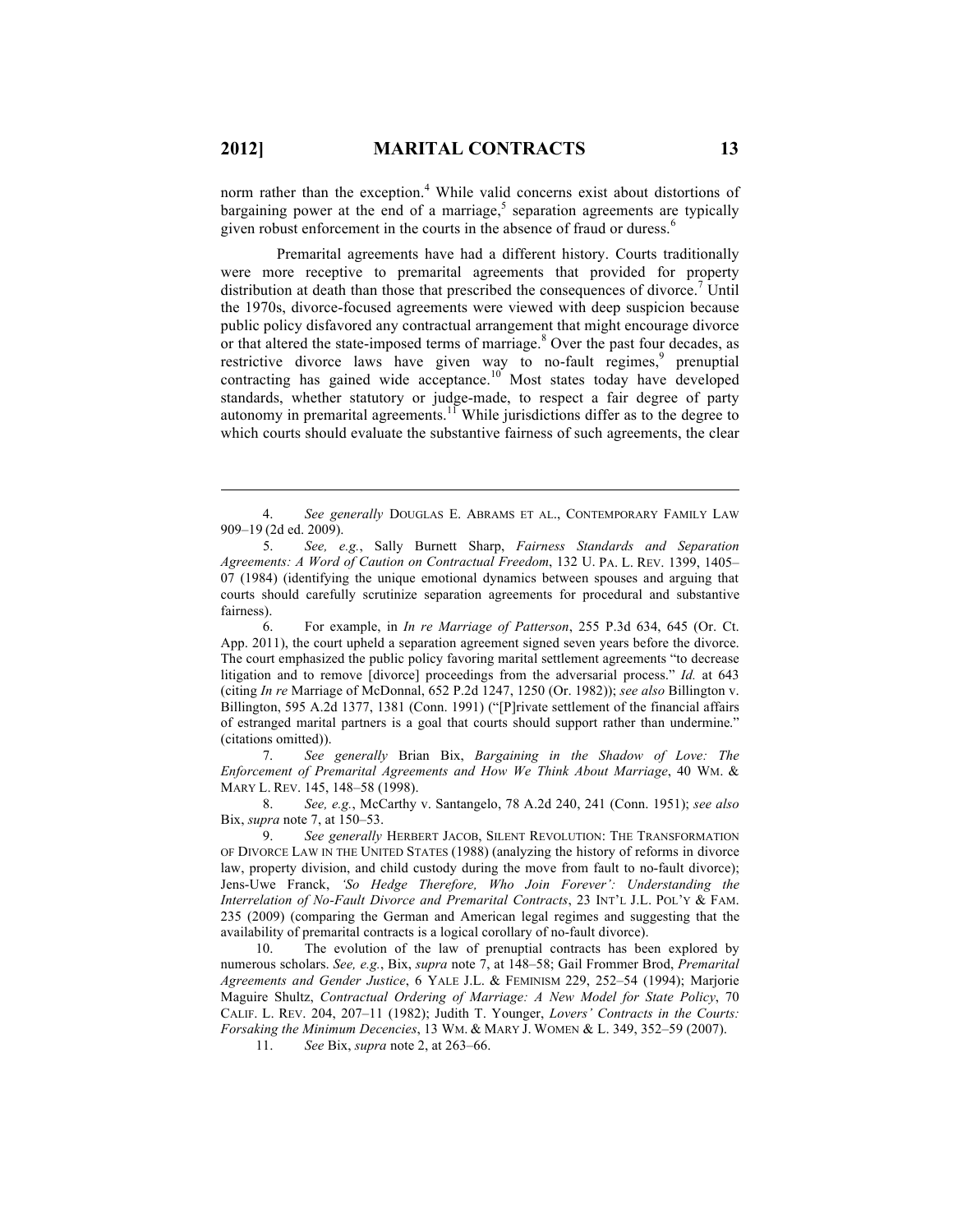trend is toward greater enforceability.<sup>12</sup> The Uniform Premarital Agreement Act ("UPAA"), $^{13}$  now adopted in whole or in part by about half of U.S. states, has been a major driver of this trend.<sup>14</sup>

In contrast, the evolution of the law with respect to agreements entered into *after* marriage has not kept pace. The fundamental question as to whether marital agreements are void as contrary to public policy is still being actively litigated in state courts.<sup>15</sup> At least one state adheres to the view that spouses lack legal capacity to contract with one another as to the basic elements of marriage.<sup>16</sup> In several states, spousal support is off limits as a possible subject of a marital agreement.<sup>17</sup> Many states take the position that spouses are in a "confidential" relationship" with one another, therefore requiring marital agreements to meet a standard of procedural and substantive fairness that is higher than that applied to premarital agreements.<sup>18</sup> Common concerns are that one spouse will exact unfair concessions from the other as a condition of continuing the marriage, $19$  or that a

 13. UNIF. PREMARITAL AGREEMENT ACT, 9C U.L.A. 39–58 (2001); *see also infra* notes 155–62 and accompanying text.

 14. For a current list of states that have enacted the UPAA, see *Legislative Fact Sheet – Premarital Agreement Act*, UNIF. LAW COMM'N, http://www.nccusl.org/ LegislativeFactSheet.aspx?title=Premarital Agreement Act (last visited Dec. 30, 2011). Moreover, their variations from the black-letter text can be found in the Uniform Laws Annotated. *See* UNIF. PREMARITAL AGREEMENT ACT, 9C U.L.A. 37–38 (2001). Professor Tom Oldham recently completed a comprehensive critique of the UPAA. J. Thomas Oldham, *With All My Worldly Goods I Thee Endow, or Maybe Not: A Reevaluation of the Uniform Premarital Agreement Act After Three Decades*, 19 DUKE J. GENDER L. & POL'Y (forthcoming 2012), *available at* http://papers.ssrn.com/sol3/papers.cfm?abstract\_ id=1753785.

 15. *See, e.g.*, Bedrick v. Bedrick, 17 A.3d 17, 24 (Conn. 2011) (holding that the enforcement of a postnuptial agreement is not a per se violation of public policy); Ansin v. Craven-Ansin, 929 N.E.2d 955, 962 (Mass. 2010) (same).

 16. *See, e.g.*, OHIO REV. CODE ANN. § 3103.06 (2011) (providing that husband and wife cannot contract to alter their legal relations other than to agree for immediate separation and support during the separation).

 17. *See, e.g.*, MONT. CODE ANN. § 40-2-303 (2011) (codifying rule that husband and wife cannot contract to alter their legal relations except as to property or for immediate separation and support during separation); NEV. REV. STAT. § 123.080 (2011) (same); N.M. STAT. ANN. § 40-2-8 (2011) (same); OKLA. STAT. tit. 43, § 205 (2011) (same); S.D. CODIFIED LAWS § 25-2-13 (2011) (same).

 18. *See, e.g.*, NEV. REV. STAT. § 123.070 (2011) (providing that spousal contracts are subject to standards for "persons occupying relations of confidence and trust toward each other"); *Ansin*, 929 N.E.2d at 963–64 (holding that marital agreements are subject to careful scrutiny, including assessment of whether terms are fair and reasonable at execution and enforcement).

 19. *See* Pacelli v. Pacelli, 725 A.2d 56, 58, 61–62 (N.J. Super. Ct. App. Div. 1999) (invalidating marital agreement where husband threatened wife with divorce if she refused to sign, and the agreement was grossly disproportionate). In *Pacelli*, the court held

 <sup>12.</sup> *Id.* at 266 ("The area of premarital agreements may be the place within family law where there has been the greatest movement towards recognizing private ordering, though even here . . . many states have reserved the right to refuse enforcement where fairness concerns arise, and there remain significant limits on the types of provisions the states will enforce.").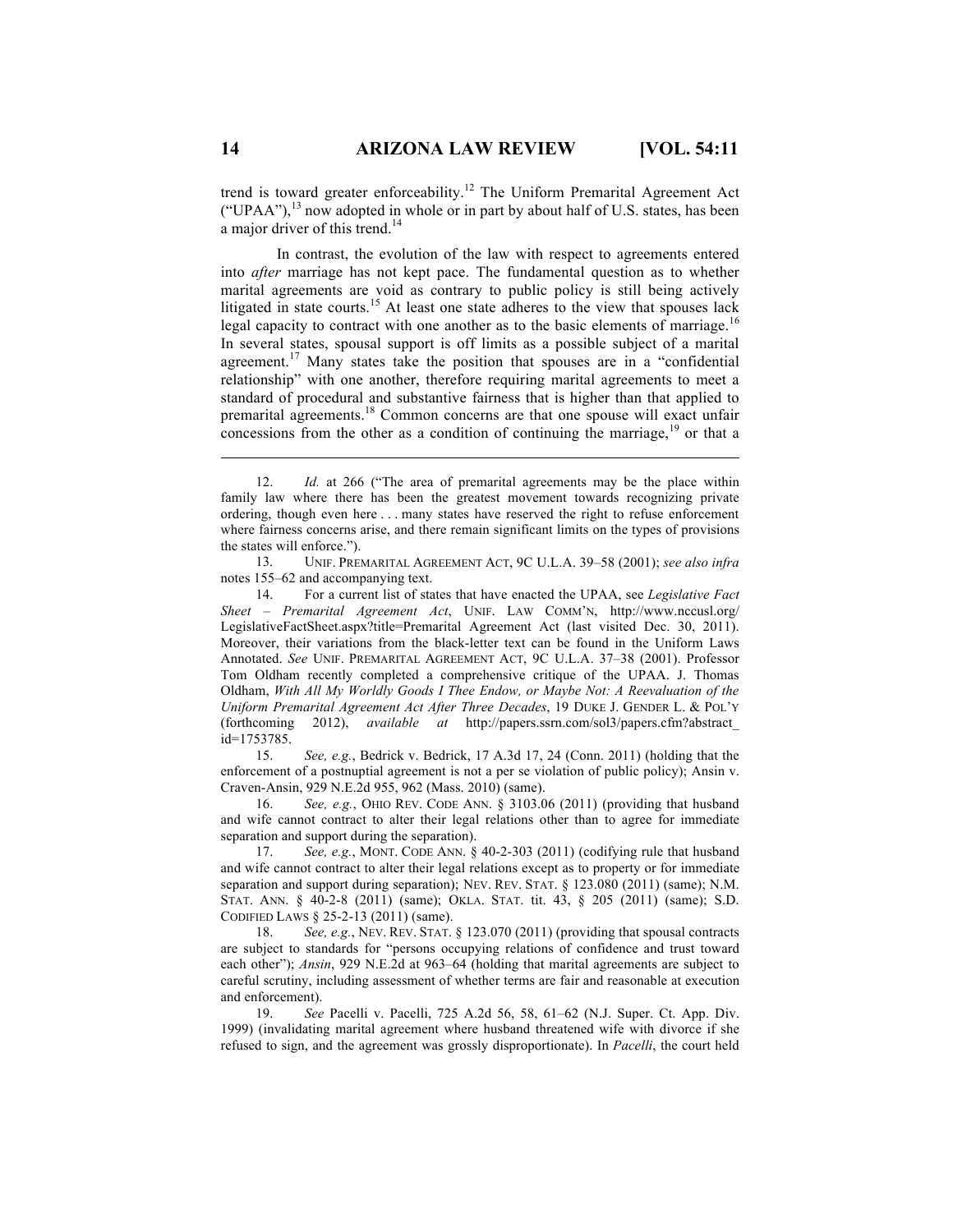postnuptial agreement at the beginning of a long marriage may be unfair in light of changed circumstances.<sup>20</sup> At the same time, a few courts reject the "paternalism" of the past in favor of an approach that promotes freedom of contract.<sup>21</sup> Depending on the state, enforcement of a marital contract materially altering the default rules of property and spousal support may be seen as a threat to the institution of marriage or the logical result of rational bargaining between equals.

This Essay explores the divergent enforcement standards for marital contracts and the surprisingly discordant perceptions of the marital relationship that have emerged from case law and state legislation. Developments in Western Europe on family contracts are briefly examined to draw comparative lessons from the European experience. The Essay concludes by suggesting lessons for policymakers from a law reform perspective.

The Uniform Law Commission ("ULC"), also known as the National Conference of Commissioners on Uniform State  $Laws<sub>1</sub><sup>22</sup>$  is currently engaged in developing an act to govern both premarital and marital agreements.<sup>23</sup> As chair of the Drafting Committee, I am acutely aware of the challenge of proposing standards for marital contracts that could be enacted across the United States.<sup>2</sup> Viable standards must accommodate the competing values that are always at play in family contracts. The goals of protecting vulnerable family members and effectuating family law policy<sup>25</sup> exist alongside the goals of promoting efficiency,

 21. *See, e.g.*, Stoner v. Stoner, 819 A.2d 529, 532 (Pa. 2003); *In re* Estate of Smid, 756 N.W.2d 1, 8–9 (S.D. 2008). The *Stoner* case is further discussed *infra* Part I.B.3.

 22. The National Conference of Commissioners on Uniform State Laws adopted "Uniform Law Commission" as its preferred name in 2006. *See About the ULC*, UNIF. LAW COMM'N, http://nccusl.org/Narrative.aspx?title=About the ULC (last visited Dec. 30, 2011).

 23. The Committee's drafts and internal memoranda are available at *Committees – Premarital and Marital Agreements*, UNIF. LAW COMM'N, http://nccusl.org/ Committee.aspx?title=Premarital and Marital Agreements (last visited Dec. 30, 2011).

 24. The guidelines governing marital agreements developed by the American Law Institute ("ALI"), for example, have influenced the law in a few states but have not been widely adopted. *See generally* AM. LAW INST., PRINCIPLES OF THE LAW OF FAMILY DISSOLUTION: ANALYSIS AND RECOMMENDATIONS 945–1032 (2002) [hereinafter ALI PRINCIPLES]. The ALI standards were heavily relied on in *Ansin v. Craven-Ansin*, 929 N.E.2d 955 (Mass. 2010). *See infra* notes 107–23 and accompanying text.

 25. For an explanation of why economic theory falls short when it is used to analyze exchange, self-interest, and altruism within the family, see Ann Laquer Estin, *Love and Obligation: Family Law and the Romance of Economics*, 36 WM. & MARY L. REV. 989, 1016–23 (1995). For an additional argument that premarital agreements exacerbate socioeconomic inequality between women and men, see Brod, *supra* note 10, at 252–53.

that marital agreements must be closely scrutinized to ensure that they are not the product of coercion or duress and that the terms are substantively fair at the time of enforcement. *Id.* at 62–63. Minnesota views marital agreements with such suspicion that it has legislatively declared them to be unenforceable unless both spouses were represented by counsel; an agreement is presumed unenforceable if either party seeks a divorce within two years of signing. MINN. STAT. § 519.11 (2011); *see also* Bix, *supra* note 2, at 266–70.

 <sup>20.</sup> *See Bedrick*, 17 A.3d at 25–26. For a more thorough discussion of *Bedrick*, see *infra* notes 124–38 and accompanying text.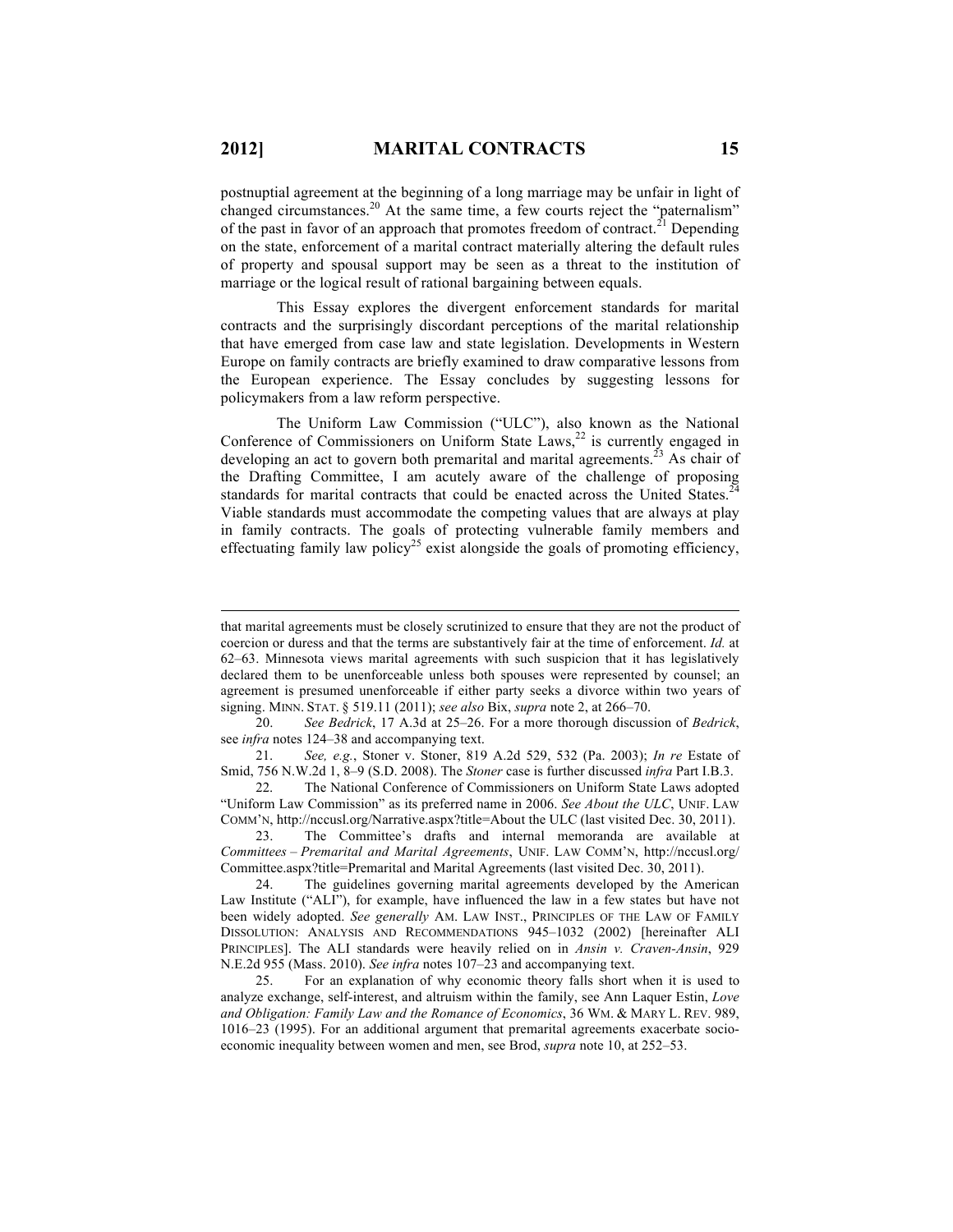predictability, and reliance in the furtherance of freedom of contract.<sup>26</sup> Law reform efforts in matters governing the family are notoriously difficult,  $27$  and the ULC project is no exception.

Today's reformers must also take into account the diminishing popularity of marriage itself.<sup>28</sup> The decline in marriage rates in the United States may signal, in part, disenchantment with the trappings of marriage. If a state's law on marital agreements reflects a particular vision of marriage as an institution, that vision may affect people's choices. An institution heavily laden with mandatory terms may not attract adherents. The extent to which the law should protect spouses from the consequences of their agreements because of their married status is a key concern of the ULC project and the central focus of this Essay. <sup>29</sup> I suggest in the discussion that follows that the law of marital agreements should be compatible with evolving understandings of the meaning of marriage, including the rise of individualized marriage.<sup>30</sup>

## **I. THE SPECTRUM OF APPROACHES**

Commentators, judges, and legislators have offered a range of marriage meanings that vary according to context. This Section first considers the changing nature of the institution of marriage generally before probing interpretations of marriage that are reflected in the legal standards used by courts in evaluating marital contracts.<sup>31</sup>

#### *A. Marriage as an Evolving Institution*

Historian Stephanie Coontz reminds us that for much of history, marriage was an arranged union designed to bring together families or kin groups for

 <sup>26.</sup> The Nobel Prize-winning, Chicago School economist Gary Becker was the first to apply a market theory of law and economics to the family. *See generally* GARY S. BECKER, A TREATISE ON THE FAMILY (enlarged ed. 1991). Other scholars from decidedly different political persuasions have argued for an expanded role for contracts in marriage. *See, e.g.*, Martha M. Ertman, *Commercializing Marriage: A Proposal for Valuing Women's Work Through Premarital Security Agreements*, 77 TEX. L. REV. 17, 18–20 (1998).

 <sup>27.</sup> *See generally* Ira Ellman, *Why Making Family Law Is Hard*, 35 ARIZ. ST. L.J. 699, 702 (2003) (explaining that reforming family law is difficult not only because of people's deeply held personal convictions but also because reforms seldom achieve the intended goals).

 <sup>28.</sup> *See infra* notes 55–64 and accompanying text.

 <sup>29.</sup> While the progress of family law may have been from status to contract as a general matter, *cf.* HENRY SUMNER MAINE, ANCIENT LAW: ITS CONNECTION WITH THE EARLY HISTORY OF SOCIETY AND ITS RELATION TO MODERN IDEAS 174 (John Murray ed., 10th ed. 1920) (1861), family law doctrine in most states clearly has not shaken off "status" entirely.

 <sup>30.</sup> *See* ANDREW J. CHERLIN, THE MARRIAGE-GO-ROUND: THE STATE OF MARRIAGE AND THE FAMILY IN AMERICA TODAY 114–15 (2009) (discussing rise of expressive individualism in religious life and in marriage).

 <sup>31.</sup> For an overview of the diversity of contemporary family life in the United States, see J. Herbie DiFonzo, *How Marriage Became Optional: Cohabitation, Gender, and the Emerging Functional Norms*, 8 RUTGERS J.L. & PUB. POL'Y 521 (2011).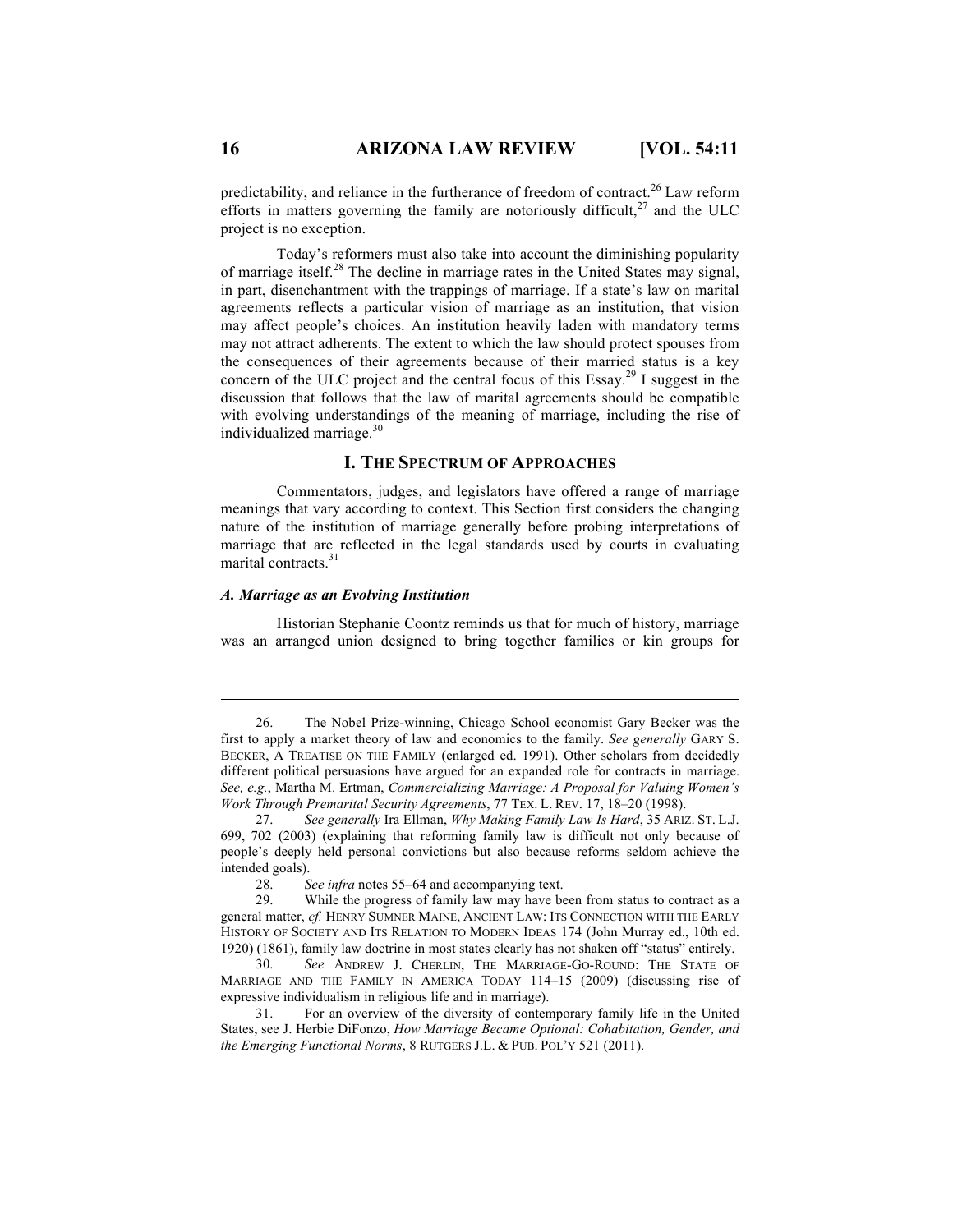inheritance, property control, and other economic or political reasons.<sup>32</sup> Lovebased marriage, Coontz emphasizes, is of relatively recent vintage and has inevitably destabilized marriage as an institution. As she observes, "The very features that promised to make marriage such a unique and treasured personal relationship opened the way for it to become an optional and fragile one."<sup>33</sup> Likewise, sociologist Andrew Cherlin suggests that the changing goals of marriage have contributed to its fragility, with today's couples viewing marriage as a vehicle for personal fulfillment and self-realization rather than a commitment for life-long sharing.<sup>34</sup>

In a similar vein, Professor Brian Bix has emphasized the complicated interplay between legal change and social values.<sup>35</sup> Changes in legal regulation of marriage inevitably affect "the way we think about marriage."<sup>36</sup> As the law becomes more receptive to private ordering in marriage, for example, those legal changes may not only reflect, but also promote a view of marriage as "less a commitment for life, and more a kind of serial monogamy."<sup>37</sup> Along the same line, Professor Barbara Stark has identified a "postmodern" trend in marriage—a move away from a unitary, fixed notion of marriage toward an institution that is variable according to individualized preferences.<sup>38</sup> In proposing that couples be able to select from a menu of marriage alternatives, she concludes that "marriage law that explicitly contemplates varied, changing, contextualized forms of marriage, may in fact be more compatible with contingent, problematic, but nevertheless enduring human love, than the reified abstraction we now call 'marriage.'"<sup>39</sup> While no state has codified a full menu of marriage categories recommended by Professor Stark, providing the option of a covenant marriage is a step in that direction.<sup>40</sup>

Perhaps as a response to the fragility of marriage, Professor Milton Regan maintains that the law should facilitate trust and self-sacrifice in marriage.<sup>41</sup> To

33. *Id.* at 5.

 $\overline{a}$ 

35. Bix, *supra* note 7, at 158–62.

 36. *Id.* at 159. For a discussion of the way that regulation of non-traditional marriages shapes the way we see traditional marriage, see Courtney Megan Cahill, *Regulating at the Margins: Non-Traditional Kinship and the Legal Regulation of Intimate and Family Life*, 54 ARIZ. L. REV. 43 (2012).

 37. Bix, *supra* note 7, at 161. Professor Bix recognizes, however, that marriage can mean quite different things to different people, indicating that the law should be similarly flexible. *Id.* at 162.

 38. Barbara Stark, *Marriage Proposals: From One-Size-Fits-All to Postmodern Marriage Law*, 89 CALIF. L. REV. 1479, 1509–20 (2001).

39. *Id.* at 1482.

 40. *See, e.g.*, ARIZ. REV. STAT. ANN. §§ 25-901 to -906 (2011) (authorizing "covenant marriage" with counseling requirements, fault-based limits on divorce, and other restrictions).<br>41.

See MILTON C. REGAN, JR., ALONE TOGETHER: LAW AND THE MEANINGS OF MARRIAGE 24–26 (1999).

 <sup>32.</sup> STEPHANIE COONTZ, MARRIAGE, A HISTORY: FROM OBEDIENCE TO INTIMACY OR HOW LOVE CONQUERED MARRIAGE 24–31 (2005).

 <sup>34.</sup> *See* CHERLIN, *supra* note 30, at 87–115; *see also* JOANNA L. GROSSMAN & LAWRENCE M. FRIEDMAN, INSIDE THE CASTLE: LAW AND THE FAMILY IN 20TH CENTURY AMERICA 56–58 (2011).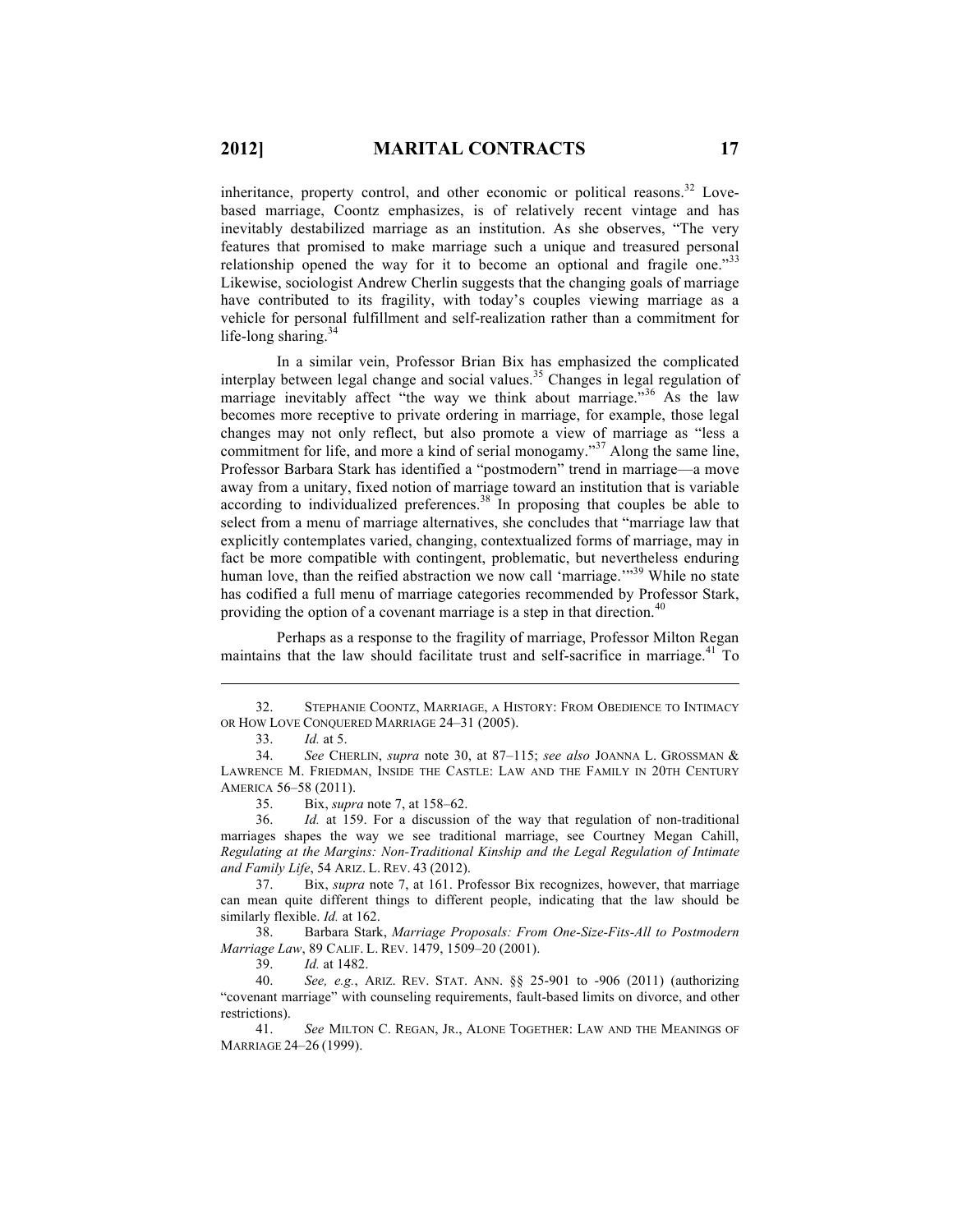Professor Regan, the ideal marriage is one in which the spouses not only put the interests of the marriage ahead of their individual interests, but do not perceive the marital interests as distinct from their own.<sup>42</sup> Professor Marsha Garrison also sees unique advantages to a marriage relationship based on an ethic of sharing and commitment.<sup>43</sup> She notes that spouses have "publicly assumed binding obligations" to each other that restrict other marital opportunities, inhibit participation in other sexual and sharing relationships, structure public and private expectations about their relationship, and burden exit from it. . . . This fundamental difference distinguishes marital relationships, for all their variability, from non-marital relationships."<sup>44</sup> Professor Garrison recommends that the law maintain the unique status of marriage because of the known benefits that the institution provides for participants.<sup>45</sup>

The emergence of same-sex marriage<sup>46</sup> has led some scholars to retheorize marriage. Professor Suzanne Kim suggests that the dismantling of sexdifference requirements may lead to a functional meaning that reflects the "core values" of marriage, which she identifies as "commitment and caregiving."<sup>47</sup> "If we can manage to untether marriage from its gender hierarchy, its heteronormativity, and its exclusivity," she writes, "then our collective conceptions

 43. Marsha Garrison, *Cohabitant Obligations: Contract Versus Status*, *in* THE FUTURE OF FAMILY PROPERTY IN EUROPE 115, 121 (Katharina Boele-Woelki et al. eds.,  $2011$ ).<br>44.

*Id.* at 127

 45. Professor Garrison opposes, for example, the imposition of marriage-like financial obligations on cohabitants because, in part, such conscriptive remedies might dilute the special nature of the marriage relationship. *Id.* at 136–37.

 46. Legalization of same-sex marriage has occurred through state constitutional litigation in three states. Kerrigan v. Comm'r of Pub. Health, 957 A.2d 407, 482 (Conn. 2008); Varnum v. Brien, 763 N.W.2d 862, 872 (Iowa 2009); Goodridge v. Dep't of Pub. Health, 798 N.E.2d 941, 948 (Mass. 2003). Three other states have authorized same-sex marriage by legislative act. N.H. REV. STAT. ANN. § 457:1-a (2011); N.Y. DOM. REL. LAW § 10-a (2011); VT. STAT. ANN. tit. 15, § 8 (2011). Recently, the Washington State Legislature voted to allow same-sex marriage in the state, a law that will go into effect on June 7, 2012, unless opponents gather sufficient signatures before that date to place the matter on the ballot for the November 2012 election. Nicole Neroulias, *Washington Governor Signs Gay Marriage Law*, CHI. TRIB. (Feb. 13, 2012, 9:22 PM), http://www.chicagotribune.com/news/ sns-rt-us-gaymarriage-washingtontre81c15l-20120213,0,900211.story. Finally, the District of Columbia enacted a same-sex marriage ordinance in 2009. *See* D.C. CODE § 46-401(a) (2011). Public opinion on same-sex marriage is clearly shifting. *See* Frank Newport, *For First Time, Majority of Americans Favor Legal Gay Marriage*, GALLUP (May 20, 2011), http://www.gallup.com/poll/147662/First-Time-Majority-Americans-Favor-Legal-Gay-

Marriage.aspx (polling showed for first time that majority of Americans (53%) believe same-sex marriage should be recognized as legally valid).

 47. *See* Suzanne A. Kim, *Skeptical Marriage Equality*, 34 HARV. J.L. & GENDER 37, 41 (2011).

 <sup>42.</sup> *Id.* at 30 (theorizing that marriage involves "both preservation of individuality and commitment to a shared purpose that transcends self"). For a critique of Regan's theory, see Katharine B. Silbaugh, *One Plus One Makes Two*, 4 GREEN BAG 2D 109, 113–14 (2000) (reviewing REGAN, *supra* note 41) (noting that idealization of selfsacrifice in marriage generally works to the disadvantage of women).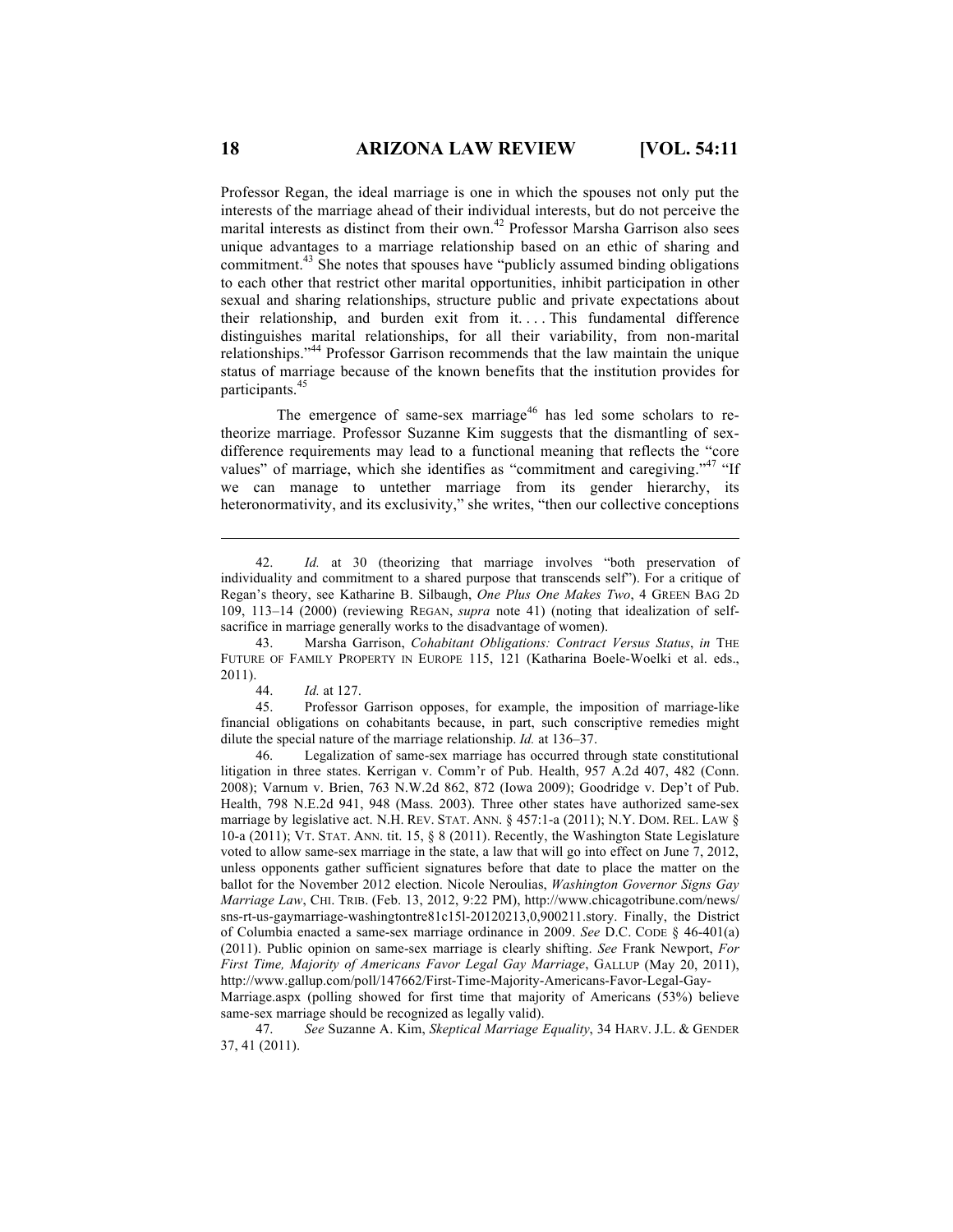of family may adapt to marriage as it is functionally lived, rather than as it is formally prescribed."<sup>48</sup> Professor Nancy Polikoff, on the other hand, urges a more pluralistic approach to family relationships, with governmental benefits and burdens following function rather than bestowing exclusive status and privilege on the institution of marriage.<sup>49</sup>

Contemporary litigation about entry barriers to marriage has emphasized the symbolic force of marriage and the public power of the label.<sup>50</sup> Courts have recognized that the existence of a separate legal status with the equivalent rights and responsibilities of marriage, but under a different name, would still discriminate against those couples that are denied access to the symbolic power of marriage.<sup>51</sup> The existence of a status that carries all the legal and economic characteristics of marriage is still not "marriage" in the full meaning of the term. Under that view, the public imprimatur and symbolic commitment inherent in marriage are the essence of marriage, not a regime of shared property, tax benefits, or spousal support.<sup>52</sup>

In a different vein, popular understandings of marriage are also in flux. At one end of the spectrum is the view that marriage is a lifelong covenant between a man and a woman based on sexual fidelity and commitment to traditional values.<sup>53</sup> At the other end, columnist and gay activist Dan Savage rejects an absolute rule of

 $\overline{a}$ 

 50. *See, e.g.*, *In re* Marriage Cases, 183 P.3d 384 (Cal. 2008), *superseded by constitutional amendment*, CAL. CONST. art. I, § 7.5, *amendment ruled unconstitutional by* Perry v. Brown, Nos. 10-16696, 11-16577, 2012 WL 372713 (9th Cir. Feb. 7, 2012); *Kerrigan*, 957 A.2d 407; *Varnum*, 763 N.W.2d 862; *Goodridge*, 798 N.E.2d 941.

 51. *See, e.g.*, Opinions of the Justices to the Senate, 802 N.E.2d 565, 571–72 (Mass. 2004). Judge Vaughn Walker echoed that insight in holding that California's domestic partnership regime, which bestowed the practical benefits and burdens of marriage on domestic partners, was nonetheless culturally and symbolically inferior compared to marriage. *See* Perry v. Schwarzenegger, 704 F. Supp. 2d 921, 993–94 (N.D. Cal. 2010) (finding that "domestic partnerships exist[ed] solely to differentiate same-sex unions from marriages"), *aff'd sub nom. Perry*, 2012 WL 372713.

 52. For a provocative comparison of the costs of the marriage rights movement for same-sex couples and interracial couples, see Katherine M. Franke, *The Curious Relationship of Marriage and Freedom*, *in* MARRIAGE AT A CROSSROADS (Marsha Garrison & Elizabeth S. Scott eds., forthcoming 2012).

 53. The Family Leader, for example, is a self-described "Christian conservative organization . . . always standing for God's truth in order to strengthen the family." Press Release, The Family Leader, The Family Leader Unveils Presidential Candidate Pledge Document (July 7, 2011), *available at* http://images.minnesotaindependent.com/The-Family-Leader-Presidential-Pledge.pdf. It has published a "marriage vow" to be signed by political candidates to demonstrate their support for the organization's goals. *See id.* The enactment of covenant-marriage laws in a few states allows couples to opt in to a more binding form of marriage with more restrictive divorce laws than what would otherwise apply. *See, e.g.*, ARIZ. REV. STAT. ANN. §§ 25-901 to -906 (2011).

 <sup>48.</sup> *Id.* at 79.

 <sup>49.</sup> NANCY D. POLIKOFF, BEYOND (STRAIGHT AND GAY) MARRIAGE: VALUING ALL FAMILIES UNDER THE LAW 2–3 (2008) (arguing for protection of relationships based on demonstrated interdependence and need rather than formal marital status); *see also* DiFonzo, *supra* note 31, at 559–65.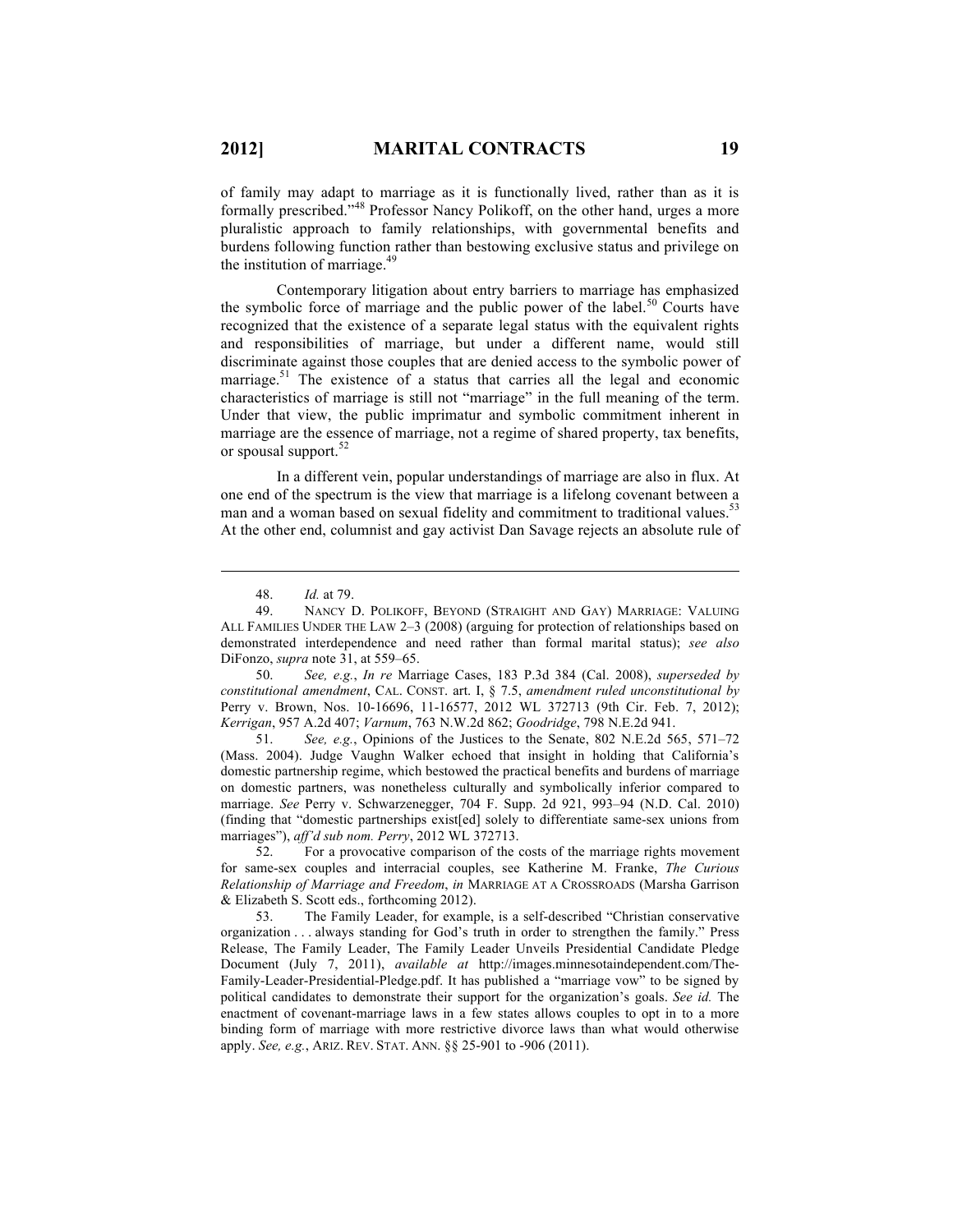sexual fidelity and argues that stability and trust, not sexual monogamy, should be the goal of marriage. $\frac{3}{4}$ 

The declining marriage rate in the United States reflects the changing nature of the institution. Among the total adult population, the proportion of people in 2009 who were married dropped to the lowest percentage on record,<sup>55</sup> and married couples today no longer constitute a majority of households in the United States.<sup>56</sup> A growing proportion of younger adults who have never married reflects, in part, the increase in the age at first marriage.<sup>57</sup> The decline in marriage has been the sharpest among low-income populations, and it has been particularly steep for African Americans.<sup>58</sup> Conversely, marriage is still the norm for college-educated, higher-income-earning adults, and those marriages are more stable than among the less educated.59 While the divorce rate has also declined in the past three decades, it remains higher for those in the lower socioeconomic brackets.<sup>60</sup> Similarly, the percentage of births to unmarried women has risen sharply in the past half-century, with the highest percentage of single mothers occurring at the lower socioeconomic levels.<sup>61</sup> A number of factors contribute to the shrinking marriage rates: a delay in marriage due to economic concerns and educational pursuits,  $62$  greater

 54. Mark Oppenheimer, *Married, With Infidelities*, N.Y. TIMES, July 3, 2011, § MM (Magazine), at 22 (discussing Savage's rejection of a one-size-fits-all approach to sexual mores in marriage).

 55. *See* ROSE M. KREIDER & RENEE ELLIS, U.S. CENSUS BUREAU, CURRENT POPULATION REPORTS, SERIES P70-125, NUMBER, TIMING, AND DURATION OF MARRIAGES AND DIVORCES: 2009, at 6–8 (2011), *available at* http://www.census.gov/ prod/2011pubs/p70-125.pdf; Mark Mather & Diana Lavery, *In U.S., Proportion Married at Lowest Recorded Levels*, POPULATION REFERENCE BUREAU (Sept. 2010), http://www.prb.org/Articles/2010/usmarriagedecline.aspx (analyzing U.S. Census data and reporting that proportion of persons 18 years and older who are married dropped to 52% in 2009, and 46% of young adults ages 25–34 have never married, surpassing the 45% who are married).

 56. *See* Sabrina Tavernise, *Married Couples Are No Longer a Majority, Census Finds*, N.Y. TIMES, May 26, 2011, at A22.

 57. *See* KREIDER & ELLIS, *supra* note 55, at 2, 5 (reporting that proportion of women aged 25–29 who have never married rose from 27% to 47% between 1986 and 2009, and noting that the average age at first marriage has "increas[ed] from 23 for men and 20 for women in 1950, to 28 for men and 26 for women in 2009").

 58. *Id.* at 3–5; *see also* RALPH RICHARD BANKS, IS MARRIAGE FOR WHITE PEOPLE?: HOW THE AFRICAN AMERICAN MARRIAGE DECLINE AFFECTS EVERYONE 5–16 (2011); CHERLIN, *supra* note 30, at 159–74.

 59. *See* CHERLIN, *supra* note 30, at 168 (noting that the divorce rate has fallen for college-educated women while holding steady or rising for women without college degrees).

60. CHERLIN, *supra* note 30, at 166–69; KREIDER & ELLIS, *supra* note 55, at 11.

 61. The share of births to unmarried women rose from 5% in 1960 to 41% in 2008, but the percentages vary dramatically by race: 72% of black women giving birth in 2008 were unmarried, compared to 53% of Hispanic women and 29% of white women. *See* PEW RESEARCH CTR., THE DECLINE OF MARRIAGE AND RISE OF NEW FAMILIES, at iii, 10 (2010), *available at* http://pewsocialtrends.org/files/2010/11/pew-social-trends-2010 families.pdf.

 62. *See* CHERLIN, *supra* note 30, at 159–74 (noting a rise in age at first marriage, an increase in cohabitation, and the impact of the economic downturn); KREIDER  $&$  ELLIS,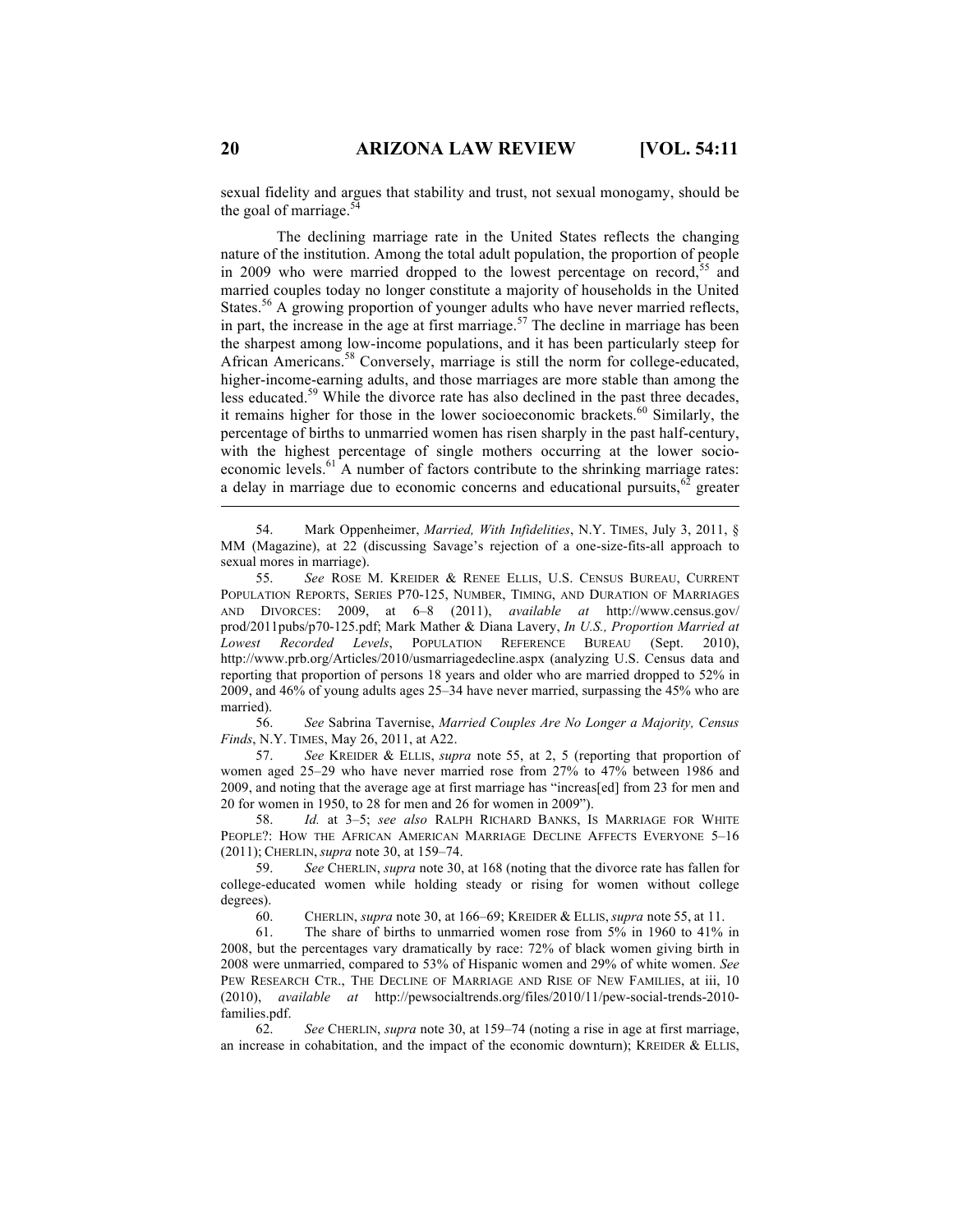$\overline{a}$ 

social acceptance of unmarried cohabitation and unmarried parenthood, $63$  and, perhaps, a growing sense that marriage is unnecessary.<sup>64</sup>

The economic benefits of marriage are also changing. In the past, when fewer wives worked and husbands had greater earning power and more education, "marriage enhanced the economic status of women more than that of men."<sup>65</sup> That reality, along with the persistence of gender roles in marriage, weakened the bargaining power of women before and after marriage.<sup>66</sup> Today, although the wage gap between men and women has decreased only slightly,<sup>67</sup> women have exceeded men in education and income growth over the last four decades and have reached near parity with men as a percentage of the workforce. <sup>68</sup> In almost a quarter of marriages, wives are now the higher-wage earners.<sup>69</sup> Moreover, married women have achieved the same or a higher education level than their husbands in a majority of marriages today, a reversal of the comparative education levels in  $1970<sup>70</sup>$  Unlike earlier times, when marriage enhanced the economic status of women more than men, the economic benefits derived from marriage today appear

*supra* note 55, at 5 (reporting that median age for first marriages has climbed steadily to 28 years of age for men and 26 years of age for women); Rose M. Kreider, Increase in Opposite-Sex Cohabiting Couples from 2009 to 2010 in the Annual Social and Economic Supplement (ASEC) to the Current Population Survey (CPS) 1 (Sept. 15, 2010) (unpublished manuscript) (on file with *Arizona Law Review*) (unmarried cohabitation jumped to 7.5 million in 2010, an increase of 13% from 2009).

 <sup>63.</sup> *See* Mather & Lavery, *supra* note 55.

 <sup>64.</sup> A Pew Research Center survey from 2010 reports that 39% of Americans view marriage as becoming obsolete, compared with 28% in 1978. *See* PEW RESEARCH CTR., *supra* note 61, at i.

 <sup>65.</sup> D'VERA COHN & RICHARD FRY, PEW RESEARCH CTR., WOMEN, MEN AND THE NEW ECONOMICS OF MARRIAGE 1 (2010), *available at* http://pewsocialtrends.org/ files/2010/10/new-economics-of-marriage.pdf.

 <sup>66.</sup> Several commentators have explored this theme in the context of premarital agreements. *See generally* Barbara Ann Atwood, *Ten Years Later: Lingering Concerns About the Uniform Premarital Agreement Act*, 19 J. LEGIS. 127 (1993); Brod, *supra* note 10.

 <sup>67.</sup> Among full-time, year-round workers in 2009, women's median earnings rose to 78.2% of men's earnings. DAVID M. GETZ, U.S. CENSUS BUREAU, AMERICAN COMMUNITY SURVEY BRIEFS, SERIES ACSBR/09-3, MEN'S AND WOMEN'S EARNINGS FOR STATES AND METROPOLITAN STATISTICAL AREAS: 2009, at 1 (2010), *available at* http:// www.census.gov/prod/2010pubs/acsbr09-3.pdf. In nine states, women's earnings were 80% or more of men's earnings. *Id.* at 4 tbl.1.

 <sup>68.</sup> *See* COHN & FRY, *supra* note 65, at 1 (reporting that median household incomes of married men, married women, and unmarried women were about 60% higher than their counterparts in 1970, but household income for unmarried men rose only by 16%); PEW RESEARCH CTR., *supra* note 61, at ii (reporting that, in the last 50 years, "women have reached near parity with men as a share of the workforce and have begun to outpace men in educational attainment").

 <sup>69.</sup> COHN & FRY, *supra* note 65, at 1.

 <sup>70.</sup> *Id.*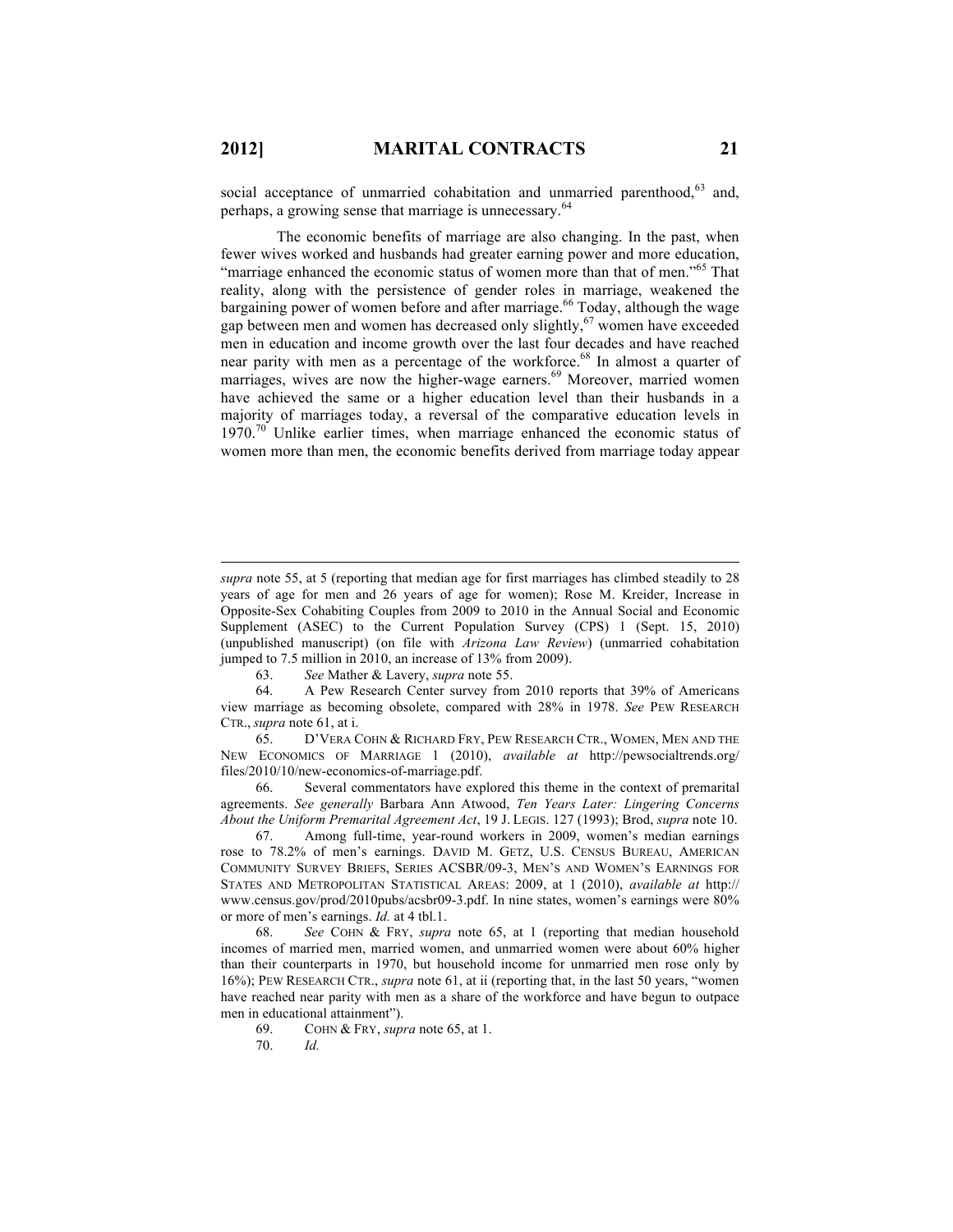to be greater for men.<sup>71</sup> Presumably, the relative bargaining power of men and women may be shifting as well.<sup>72</sup>

#### *B. Marriage in the Context of Spousal Contracts*

With the institution of marriage itself in flux, the divergence in enforcement standards for marital contracts is not surprising. State courts considering the enforcement of marital agreements have expressed a panoply of views about the meaning of marriage. Court opinions are rich with judicial aphorisms and asides about the meaning of this most "sacred" of human relationships.<sup>73</sup>

## *1. Marriage as Fixed Status*

The gendered hierarchy that was at the core of the doctrine of coverture still permeates the law. As Blackstone famously pronounced:

> By marriage, the husband and wife are one person in law: that is, the very being or legal existence of the woman is suspended during the marriage, or at least is incorporated and consolidated into that of the husband; under whose wing, protection, and cover, she performs everything; and is therefore called in our law-French, a feme covert, and is said to be under the protection and influence of her husband, her baron, or lord; and her condition during her marriage is called her coverture.

. . . .

. . . For this reason, a man cannot grant anything to his wife, or enter into covenant with her: for the grant would be to suppose her separate existence; and to covenant with her, would be only to covenant with himself  $\ldots$ .<sup>74</sup>

While the common law principle of a married woman's incapacity is clearly unacceptable in modern Western society, the shadow of coverture hovers over much of our law.

Because public policy favored marriage as a lifelong status, premarital or marital contracts that prescribed the economic consequences of divorce were traditionally held to be void.<sup>75</sup> Although public policy no longer opposes enforcement of all divorce-oriented agreements, modern courts still invoke it to

 $\overline{a}$ 

74. 1 EHRLICH'S BLACKSTONE 83–84 (J. W. Ehrlich ed., 1959).

 75. *See, e.g.*, McCarthy v. Santangelo, 78 A.2d 240, 241 (Conn. 1951) ("The state does not favor divorces. Its policy is to maintain the family relation as a life status." (citations omitted)).

 <sup>71.</sup> *Id.*

 <sup>72.</sup> For a thoughtful exploration of the declining marriage rate as a function of the unavailability of suitable men, see Ira Mark Ellman, *Marital Roles and Declining Marriage Rates*, 41 FAM. L.Q. 455 (2007).

<sup>73.</sup> Bedrick v. Bedrick, 17 A.3d 17, 27 (Conn. 2011) ("Marriage is 'intimate to the degree of being sacred. It is an association that promotes a way of life . . . a harmony in living ... a bilateral loyalty ...." (alterations in original) (quoting Griswold v. Connecticut, 381 U.S. 479, 486 (1965))).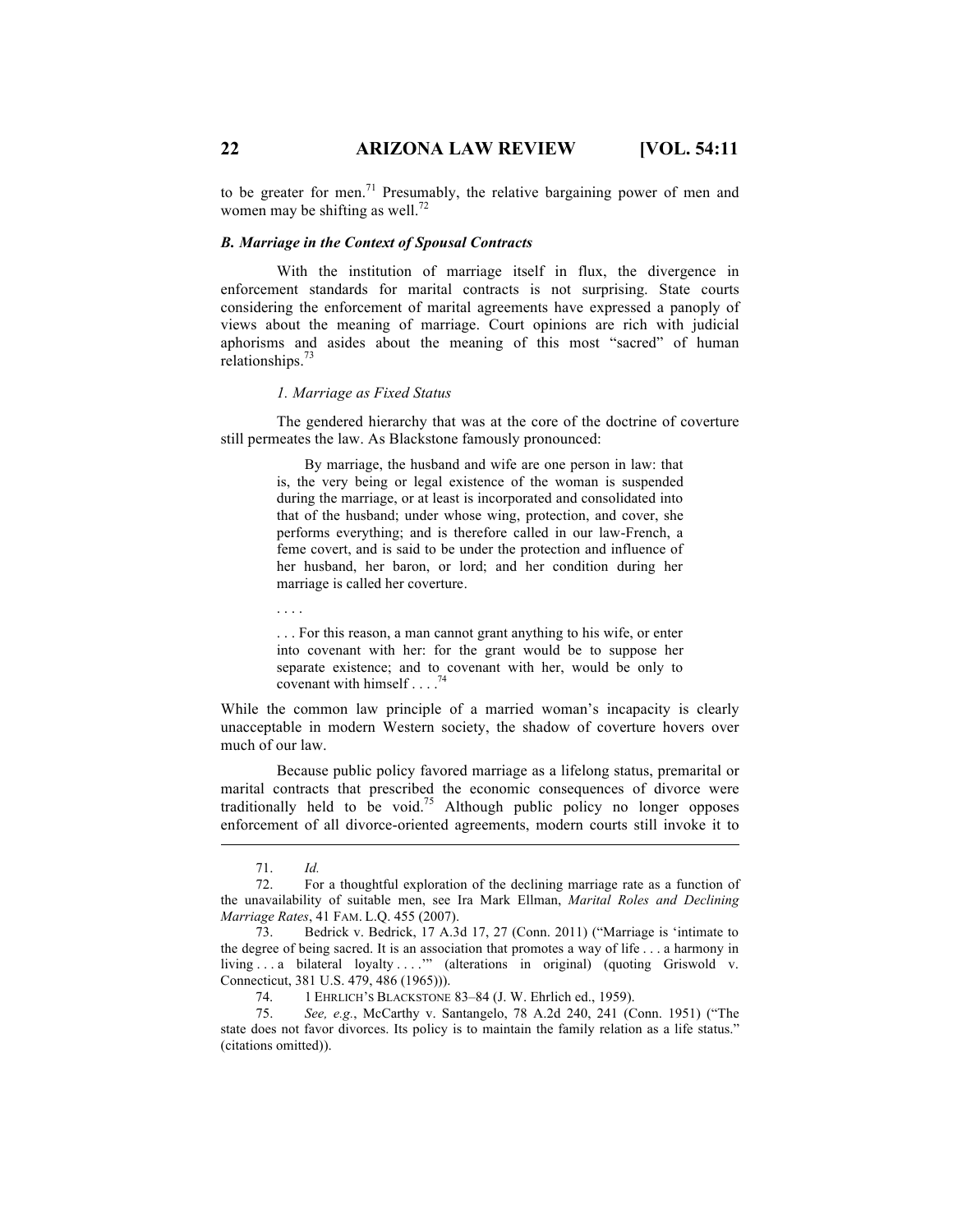invalidate one-sided agreements that make divorce especially attractive to one spouse.<sup>76</sup>

A close cousin of the theme that public policy should protect marriage is the premise that marriage is an immutable status—a marital contract that modifies the essential meaning of marriage is void.<sup>77</sup> In Ohio, for example, a statute prohibits a husband and wife from contracting with each other to "alter their legal relations."<sup>78</sup> In an unpublished decision, an Ohio appellate court took the statutory bar to an illogical extreme. In *Hoffman v. Dobbins*, the husband and wife entered into an antenuptial agreement barring both of them from all rights of inheritance upon the death of either.<sup>79</sup> Three years into their marriage, the parties executed an amendment to the antenuptial to revoke the terms barring inheritance, apparently intending to restore their rights in one another's estate as a surviving spouse. $80$ 

When the husband died a few years later, his children from a former relationship successfully argued that the attempted amendment to the antenuptial agreement during the parties' marriage was void under Ohio law as an invalid marital contract.<sup>81</sup> The trial and appellate courts agreed, relying on the Ohio statute.<sup>82</sup> Although a strong argument was available that the parties had intended to *reinstate* the legal relations that the antenuptial contract had abrogated, $83$  the court of appeals flatly stated that "[p]ostnuptial agreements, with specific limited exceptions, are not valid in Ohio."<sup>84</sup> The court went on to explain that "[a]n amended contract necessarily alters the legal relations of the husband and wife by either restricting or expanding their legal rights and obligations."<sup>85</sup> Assuming the truth of the wife's factual allegations, the result of the appellate court's decision was that the couple's mutual intent was thwarted. The court disregarded their reinstatement of inheritance rights—potentially their security for the future. The vestiges of the doctrine of coverture reflected in the Ohio statute prevented the widow from inheriting from her husband despite the fact that each of them had

 77. *See* Hoffman v. Dobbins, No. 24633, 2009 WL 3119635, at \*2 (Ohio Ct. App. Sept. 30, 2009); *see also infra* notes 88–96.

- 79. 2009 WL 3119635, at \*1.
- 80. *Id.* at \*1–2.
- 81. *Id.* at \*2.
- 82. *Id.*

- 83. *See id*. at \*4 (Belfance, J., dissenting).
- 84. *Id.* at \*2 (majority opinion) (citation omitted).
- 85. *Id.*

 <sup>76.</sup> *See, e.g.*, Gartrell v. Gartrell, 908 N.E.2d 1019, 1024 (Ohio Ct. App. 2009) (holding that a premarital agreement was void on the ground that it would encourage divorce because the wife was to receive "a very significant monetary sum for a marriage of very short duration"). As another court put it, "a couple that is maintaining a marital relationship may not enter into an enforceable contract that anticipates and encourages a future separation or divorce." Wright v. Wright, 761 N.W.2d 443, 448 (Mich. Ct. App. 2008) (citing Day v. Chamberlain, 193 N.W. 824 (Mich. 1923)). In *Wright*, the doctrine was applied to invalidate a marital contract that would have divested the wife of all marital property in the event of divorce. In the court's view, the contract was void since it "was calculated to leave [the husband] in a much more favorable position to abandon the marriage." *Id.* at 449.

 <sup>78.</sup> OHIO REV. CODE ANN. § 3103.06 (2011).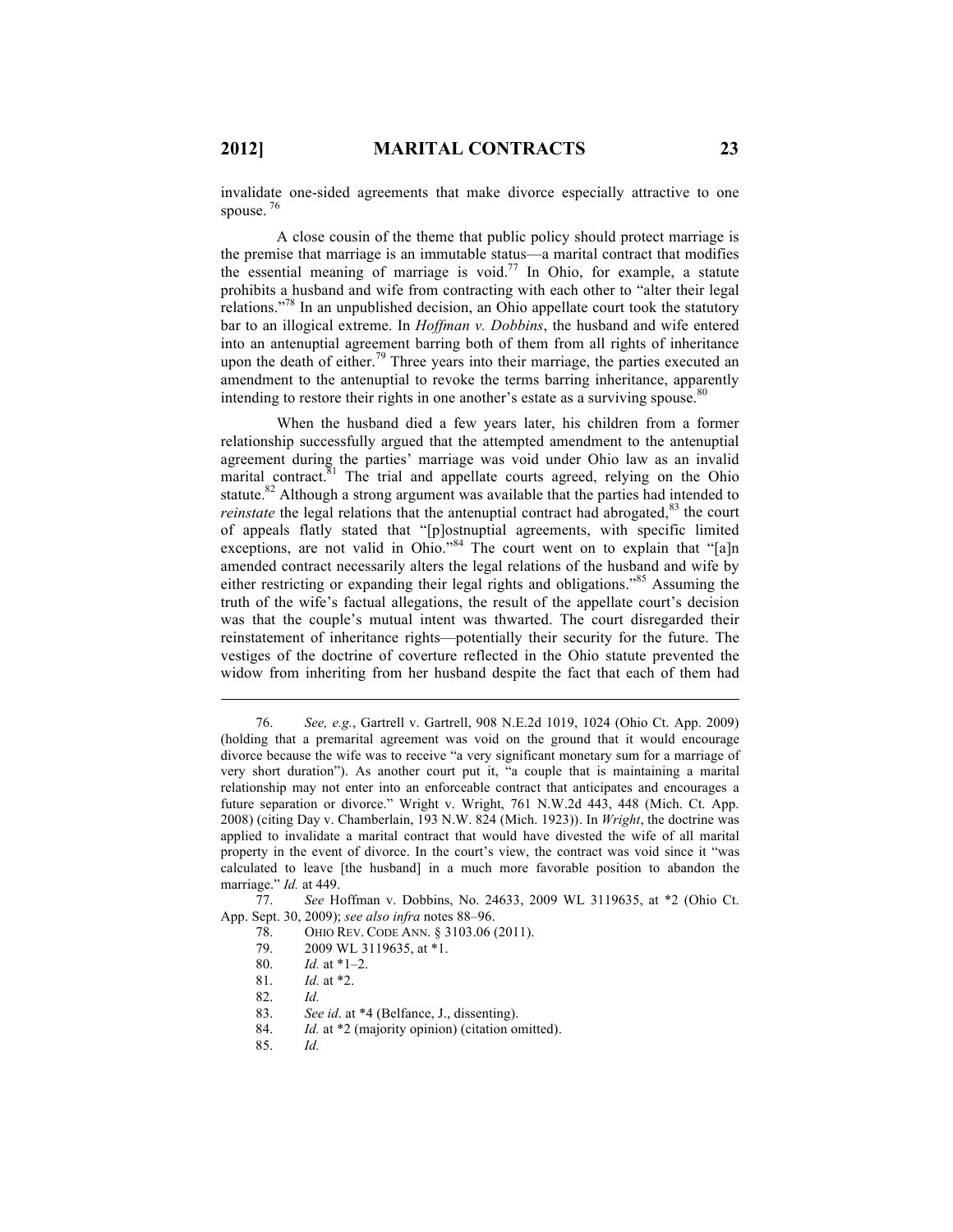desired precisely that result.<sup>86</sup> Ironically, while the spouses were apparently free to alter the economic consequences of marriage in a premarital contract, the marriage itself imposed a disability preventing them from contractually amending their prior agreement.

Coverture, likewise, formed a backdrop to the decision in *Borelli v. Brusseau*, a case well known to family law professors.<sup>87</sup> There, a California court refused a widow's effort to enforce a contract she had entered into with her ailing husband to be his caregiver.<sup>88</sup> Under the oral agreement, the husband promised to leave the bulk of his separate property to his wife by will if she would attend to his physical and medical needs for the duration of his illness so that he would not have to spend time in a convalescent hospital.<sup>89</sup> The wife did in fact care for the husband at home until his death, but he did not follow through on his part of the bargain. Instead, he left his considerable estate to his daughter from a prior marriage.<sup>90</sup> Interestingly, the couple had signed a premarital agreement that presumably protected the husband's separate assets, a fact that did not figure in the court's holding.  $91$ 

In her suit for specific performance, the widow urged the court to abandon precedents that were "based on outdated views of the role of women and marriage."<sup>92</sup> Both the trial court and the court of appeals, however, reasoned that the wife had a duty to care for her ill husband as a function of the marriage relationship. For that reason, the contract failed for lack of consideration because "[p]ersonal performance of a personal duty created by the contract of marriage does not constitute a new consideration supporting the indebtedness alleged in this case."93

While the requirement of consideration for marital contracts is often a challenging inquiry in general,<sup>94</sup> the *Borelli* court made clear that it was vindicating an important policy about marriage:

- 89. *Id.* at 17–18.
- 90. *Id.* at 18.
- 91. *Id.* at 23 n.2 (Poché, J., dissenting).
- 92. *Id.* at 19 (majority opinion).
- 93. *Id.* at 20.

 94. Unlike premarital agreements, agreements entered into during marriage need consideration other than the marriage itself. Bratton v. Bratton, 136 S.W.3d 595, 600 (Tenn. 2004). The doctrine may require courts to assess the mutuality of the spouses' exchange, *see, e.g.*, Simmons v. Simmons, 249 S.W.3d 843, 846–47 (Ark. Ct. App. 2007) (holding that postnuptial agreement containing unilateral promise by husband to convey separate

 <sup>86.</sup> *See id.*; *see also In re* Estate of Shaffer, No. 08-0653, 2009 WL 606003, at \*1–2 (Iowa Ct. App. Mar. 11, 2009) (holding that marital agreements cannot waive surviving spousal rights to an elective share of other spouse's estate, although such rights can be waived through premarital agreements).

 <sup>87.</sup> 16 Cal. Rptr. 2d 16 (Cal. Ct. App. 1993). Several family law casebooks feature *Borelli* as a principal case. *See, e.g.*, LESLIE JOAN HARRIS ET AL., FAMILY LAW 94 (4th ed. 2010); HARRY D. KRAUSE ET AL., FAMILY LAW: CASES, COMMENTS, AND QUESTIONS 217 (6th ed. 2007); PETER N. SWISHER ET AL., FAMILY LAW: CASES, MATERIALS, AND PROBLEMS 139 (2d ed. 1998).

 <sup>88.</sup> *Borelli*, 16 Cal. Rptr. 2d at 20.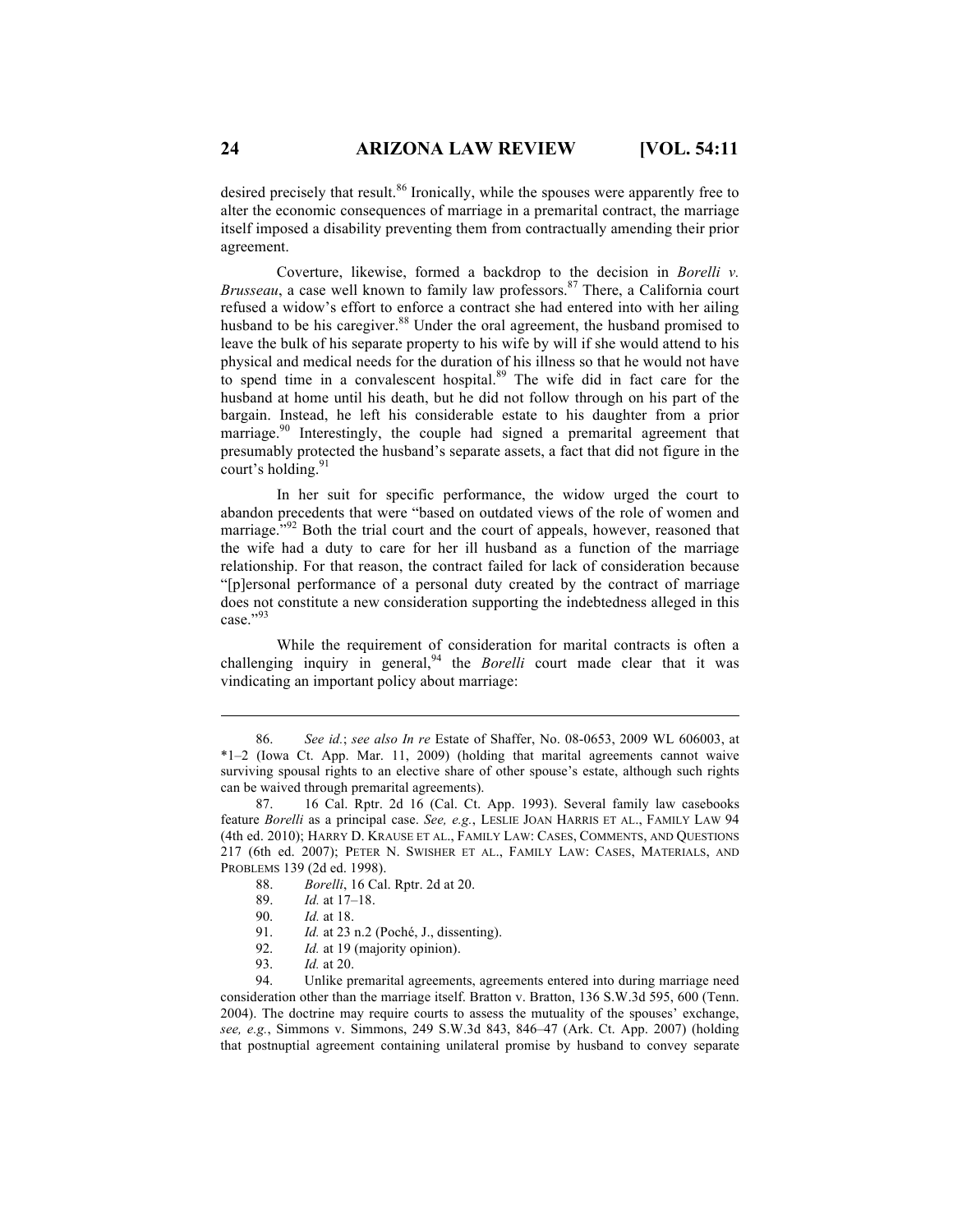Whether or not the modern marriage has become like a business, and regardless of whatever else it may have become, it continues to be defined by statute as a personal relationship of mutual support. Thus, even if few things are left that cannot command a price, marital support remains one of them.<sup>95</sup>

The court added that negotiations in the form of sick-bed bargaining "are antithetical to the institution of marriage as the Legislature has defined it."<sup>96</sup>

The duty of care recognized in *Borelli* may be gender-neutral, but the precedents establishing the duty were steeped in the gender-specific regime of coverture.<sup>97</sup> In *Borelli*, the fact of marriage disabled the widow from collecting on her contract to provide home care to her ailing husband, a contract that ironically would have altered the terms of the couple's premarital agreement. Had the husband hired a stranger to provide the services, that person presumably would have had a viable claim against the estate. By refusing to enforce the marital contract for the benefit of Mrs. Borelli, the court in effect held that the surviving widow had a "pre-existing . . . nondelegable duty to clean the bedpans herself."<sup>98</sup> While the holding may be a function of the court's disapproval of bargaining at the brink of death, it leaves open the possibility that other services performed within a marriage may be deemed beyond the realm of contract. In a related vein, several states statutorily bar married couples from altering the law of spousal support.<sup>99</sup> As a practical matter, such measures may be designed to reduce the number of people on public assistance, but as symbolic measures, they shape the meaning of marriage. In other words, the potential legal duty to support a former spouse becomes an inherent and immutable feature of the marital relationship.

property to wife failed for lack of consideration), or to decide whether forbearance from filing for divorce is adequate consideration, *see, e.g.*, Bedrick v. Bedrick, 17 A.3d 17, 27 n.5 (Conn. 2011) (noting question but not deciding whether forbearance from bringing divorce action and continuation of marriage was adequate consideration for marital agreement); *In re* Marriage of Tabassum, 881 N.E.2d 396, 408–09 (Ill. App. Ct. 2007) (holding that a delay in filing for divorce for only a few months was valid consideration for marital agreement).

 <sup>95.</sup> *Borelli*, 16 Cal. Rptr. 2d at 20.

 <sup>96.</sup> *Id.*

 <sup>97.</sup> The U.S. Supreme Court described the disabilities of married women in an early decision: "[T]he legal existence of the wife during coverture being merged in that of the husband; and . . . the wife was incapable of making contracts, of acquiring property or disposing of the same without her husband's consent." Thompson v. Thompson, 218 U.S. 611, 614–15 (1910).

 <sup>98.</sup> *Borelli*, 16 Cal. Rptr. 2d at 20 (Poché, J., dissenting).

 <sup>99.</sup> *See, e.g.*, CAL. FAM. CODE § 1620 (2011) (providing that spousal agreement cannot alter legal relations except for terms affecting property); MONT. CODE ANN. § 40-2- 303 (2011) (providing that spouses cannot contractually alter legal relations except as to property or for immediate separation and support); N.M. STAT. ANN. § 40-2-8 (2011) (same); OKLA. STAT. tit. 43, § 205 (2011) (same); S.D. CODIFIED LAWS § 25-2-13 (2011) (same).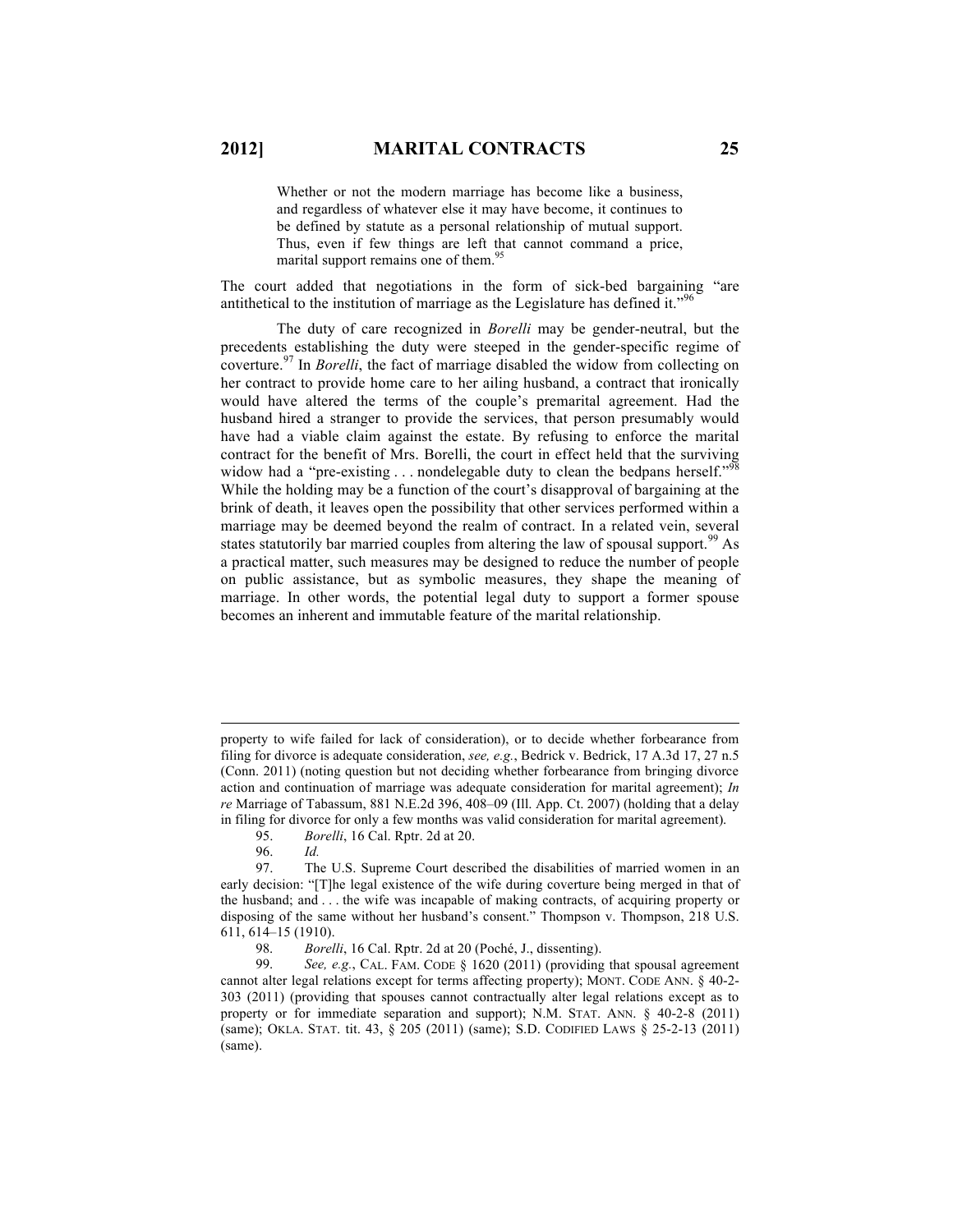#### *2. Marriage as Confidential Relationship*

In disputes over marital agreements, courts frequently expound on the meaning of marriage as a "confidential" or "fiduciary" relationship.<sup>100</sup> While the terms carry distinct meanings in trust law,<sup>101</sup> they are often used interchangeably when used to describe the special nature of the marital relationship.<sup>102</sup> The confidential marriage relationship was an explicitly gendered vision in older cases because of the husband's dominant economic authority over the wife.<sup>103</sup> Today, the confidential relationship is typically described as triggering gender-neutral duties of fidelity, honesty, good faith, and fair dealing.<sup>104</sup> More pessimistically, marriage may be viewed as a perilous status fraught with risk because a vulnerable spouse may be the victim of coercion and overreaching.<sup>105</sup> Courts and legislators may heighten the standard of evidence, manipulate the burden of proof, or impose timing requirements as a way of accommodating this vision of marriage.<sup>106</sup>

101. *See* 1 AUSTIN WAKEMAN SCOTT & WILLIAM FRANKLIN FRATCHER, THE LAW OF TRUSTS § 2.5 (4th ed. 1987) (distinguishing affirmative duties of fiduciary relationship from "merely confidential relation"); *see also Lasater*, 5 A.3d at 93–94 (citing SCOTT & FRATCHER, *supra*, § 2.5).

102. *See Dawbarn*, 625 S.E.2d at 191 (holding that in "fiduciary relationship" between spouses, each has a duty of full disclosure to the other); Bratton v. Bratton, 136 S.W.3d 595, 601 (Tenn. 2004) (using "confidential" and "fiduciary" interchangeably).

103. *See In re* Estate of Harber, 449 P.2d 7, 16 (Ariz. 1969) (holding that a marriage relationship is confidential, the husband is in a position analogous to a trustee, and when a postnuptial contract is challenged by his wife on grounds of unfairness, he has a burden to prove by clear and convincing evidence that the agreement is not unfair or inequitable); Sande v. Sande, 360 P.2d 998, 1001 (Idaho 1961) (noting that in transactions between husband and wife, the husband, who is manager of community property, stands in fiduciary relationship to his wife (citations omitted)).

104. *See, e.g.*, Ansin v. Craven-Ansin, 929 N.E.2d 955, 965 (Mass. 2010) (stating that each spouse owes a duty of "absolute fidelity" to the other (citing Krapf v. Krapf, 786 N.E.2d 318, 323 (Mass. 2003))); *Bratton*, 136 S.W.3d at 601 (marital relationship is a state of "special confidence and trust, requiring the utmost good faith and frankness in their dealings with each other" (quoting *In re* Estate of Gab, 364 N.W.2d 924, 926 (S.D. 1985))).

105. According to the court in *Pacelli v. Pacelli*, mid-marriage agreements are "pregnant with the opportunity for one party to use the threat of dissolution 'to bargain themselves into positions of advantage.'" 725 A.2d 56, 62 (N.J. Super. Ct. App. Div. 1999) (quoting Mathie v. Mathie, 363 P.2d 779, 783 (Utah 1961)).

106. In California, the implications of the confidential marital relationship for marital agreements are spelled out by legislation. *See, e.g.*, CAL. FAM. CODE § 721 (2011) (providing that spouses can contract with one another regarding property rights at death or divorce; spouses are in fiduciary relationship with highest duty of good faith and fair dealing; and neither spouse shall take unfair advantage); CAL. PROB. CODE § 143(a) (2011) (providing that waiver of rights at death by agreement is enforceable unless done without disclosure or without independent legal representation for the surviving spouse). The

<sup>100.</sup> In a few states, no confidential relationship per se is presumed to exist between spouses, but it can be established by showing that one spouse is clearly dominant and the other dependent. *See, e.g.*, Lasater v. Guttmann, 5 A.3d 79, 93–96 (Md. Ct. Spec. App. 2010) (holding that spouses are not true fiduciaries and are presumed not to occupy a confidential relationship). At least one court has held that a fiduciary relationship between spouses may terminate if one or both spouses are represented by legal counsel. *See, e.g.*, Dawbarn v. Dawbarn, 625 S.E.2d 186, 191 (N.C. Ct. App. 2006).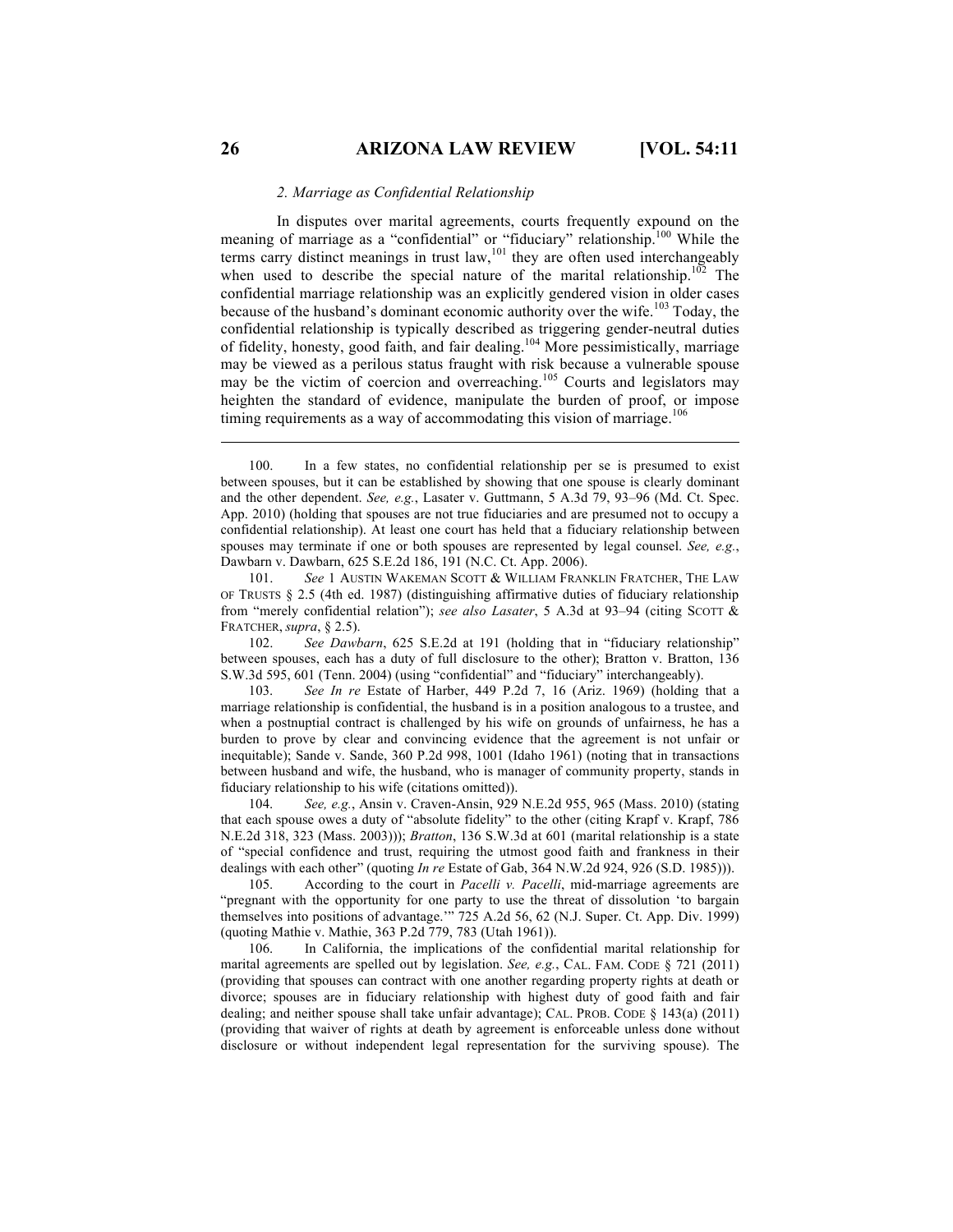In *Ansin v. Craven-Ansin*, the Massachusetts Supreme Judicial Court addressed the meaning of the marriage relationship when it faced head-on "the long-deferred question of first impression" whether marital agreements should be recognized.<sup>107</sup> The case concerned the validity of a marital agreement entered into by a couple after experiencing significant discord in the marriage. The agreement, which spelled out the economic rights of the spouses in the event of divorce, was a vehicle for salvaging the marriage.<sup>108</sup> In the agreement, the wife disclaimed interest in the husband's considerable assets in exchange for a substantial payment in the event of divorce and other financial benefits.<sup>109</sup> Importantly, each party was represented by legal counsel during the negotiations, and the wife's lawyer successfully bargained for significant concessions during the negotiations.<sup>110</sup> When the parties' marriage ultimately foundered, the wife argued that marital agreements should be declared void as against public policy because they are "innately coercive, usually arise when the marriage is already failing, and may encourage divorce."<sup>111</sup>

The court rejected the wife's categorical approach, noting that "a marital relationship need not vitiate contractual rights between the parties."<sup>112</sup> Differentiating both separation agreements and premarital agreements, however, the court concluded that marital agreements require higher scrutiny. In the premarital context, parties are free to reject an unsatisfactory agreement. At the time of the separation agreement, in turn, the marriage has failed.<sup>113</sup> With the marital agreement, in contrast, a party may use the threat of divorce to obtain an advantage over the other party. As the court put it, "The circumstances surrounding marital agreements . . . are 'pregnant with the opportunity for one party to use the threat of dissolution 'to bargain themselves into positions of advantage.'"<sup>114</sup> In the court's view, marital agreements are different because they

107. 929 N.E.2d at 961.

108. The court explained that the "husband promised his wife that he would recommit to the marriage if she would sign a marital agreement. She agreed to do so, she said, in an attempt to preserve the marriage and the family." *Id.* at 960.

109. With marital assets valued at \$19 million, the wife was to receive \$5 million at divorce, 30% of appreciation of marital assets from time of agreement to time of divorce, free use of marital home for one year, medical insurance, and beneficial interest in her husband's life insurance policy during marriage. *Id.* at 960–61.

111. *Id.* at 962 (internal quotation marks omitted).

112. *Id.* at 961–62.

113. *Id.* at 962–63. The court drew on the ALI's work for some of its reasoning but departed from the ALI in differentiating marital agreements from premarital agreements. *See id.* at 963 n.8.

114. *Id.* at 963 (quoting Pacelli v. Pacelli, 725 A.2d 56, 62 (N.J. Super. Ct. App. Div. 1999)).

California Legislature has been particularly active in the realm of premarital agreements. *See* CAL. FAM. CODE  $\S$  1615(c) (2011) (codifying rule that voluntariness for premarital agreement requires representation by independent counsel or written waiver, at least seven days between presentation of agreement and signing, and information about basic effect of agreement if unrepresented by counsel). At least one state presumptively treats a marital agreement as unenforceable if either party seeks a divorce within two years of signing. *See, e.g.*, MINN. STAT. § 519.11(1a)(d) (2011).

<sup>110.</sup> *Id.* at 964.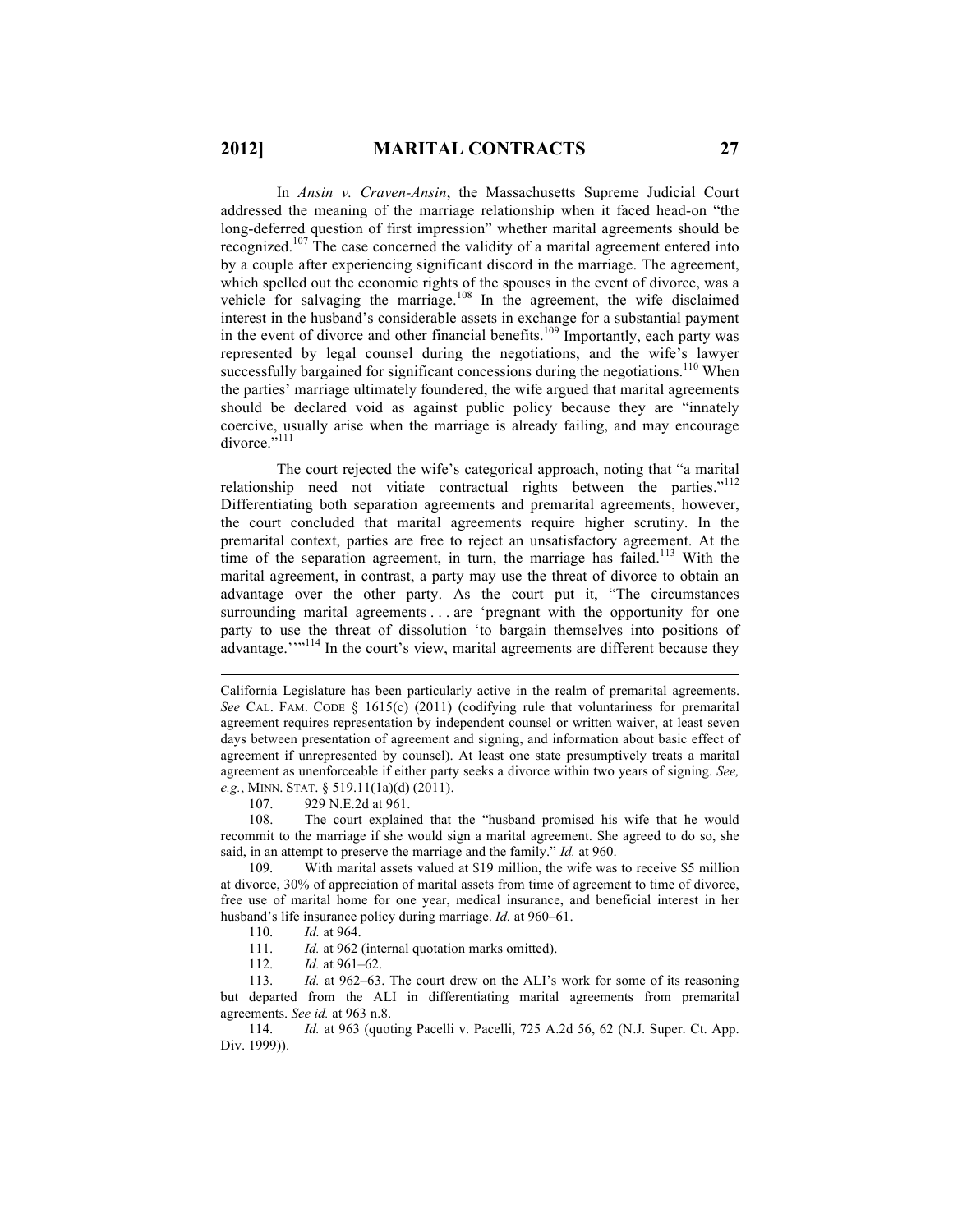are entered into during the marriage when "each spouse owes a duty of absolute fidelity to the other."<sup>115</sup> Moreover, the court emphasized, marital agreements are executed "without the safeguards attendant to divorce proceedings."<sup>116</sup>

The *Ansin* court announced detailed standards for marital agreements, drawing heavily on the work of the American Law Institute.<sup>117</sup> In addition to the ordinary prohibitions against fraud and coercion, the *Ansin* court mandated that each party have the opportunity to obtain separate legal counsel, that full financial disclosure be made before execution, that waivers of rights be knowing and voluntary, and that the terms of the agreement be fair and reasonable at execution and at enforcement.<sup>118</sup> Importantly, the court placed the burden of proof on the party seeking to enforce the agreement, in effect setting up a presumption of invalidity.<sup>119</sup>

In assessing the fairness and reasonableness of the agreement at the time of the divorce, the court made clear that a marital contract need not provide for a division of assets that would have been obtained had the parties litigated without an agreement.<sup>120</sup> Nevertheless, the court pointed to the range of factors relevant to the equitable distribution scheme in Massachusetts as an appropriate measure.<sup>121</sup> In other words, the *Ansin* court endorsed a searching inquiry about the fairness of the terms of a marital agreement while leaving few constraints on judicial discretion. On the facts before it, the court found that the agreement met the announced criteria and ordered specific enforcement.<sup>122</sup> The court was strongly influenced by the fact that the wife had been represented by counsel and had conceded that she understood the rights she was waiving at the time of executing the agreement.<sup>123</sup>

The message of *Ansin* is that marriage not only imposes obligations of good faith, but also creates unique risks of bad faith transactions. Placing the burden on the party defending a marital agreement and requiring broad judicial review for fairness and reasonableness inevitably creates uncertainty. While the decision on the merits shows that the standard is not impossible to satisfy, the *Ansin* framework subordinates contractual autonomy and predictability to the duty of fair dealing inherent in the marriage relationship.

The confidential relationship of spouses was equally important in the Connecticut case of *Bedrick v. Bedrick*. <sup>124</sup> Unlike the facts in *Ansin*, the agreement in *Bedrick* was executed many years before the parties' divorce and before the

 $\overline{a}$ 

118. 929 N.E.2d at 963–64.<br>119. *Id.* at 964.

<sup>115.</sup> *Id.* at 965 (citing Krapf v. Krapf, 786 N.E.2d 318, 323 (Mass. 2003)).

<sup>116.</sup> *Id.*

<sup>117.</sup> *Id.* at 963; *see also* ALI PRINCIPLES, *supra* note 24, §§ 7.01–08.

<sup>119.</sup> *Id.* at 964.<br>120. *Id.* at 969. *Id.* at 969.

<sup>121.</sup> In explaining the fairness at enforcement standard, the court stated that a judge may consider such factors as the length of the marriage, conduct of the parties during the marriage, contributions of the parties to the acquisition of assets, and economic need of the parties and children. *Id.* at 968–69 & n.20 (citations omitted).

<sup>122.</sup> *Id.* at 964–69.<br>123. *See id.* at 966–

See id. at 966–67.

<sup>124.</sup> 17 A.3d 17 (Conn. 2011).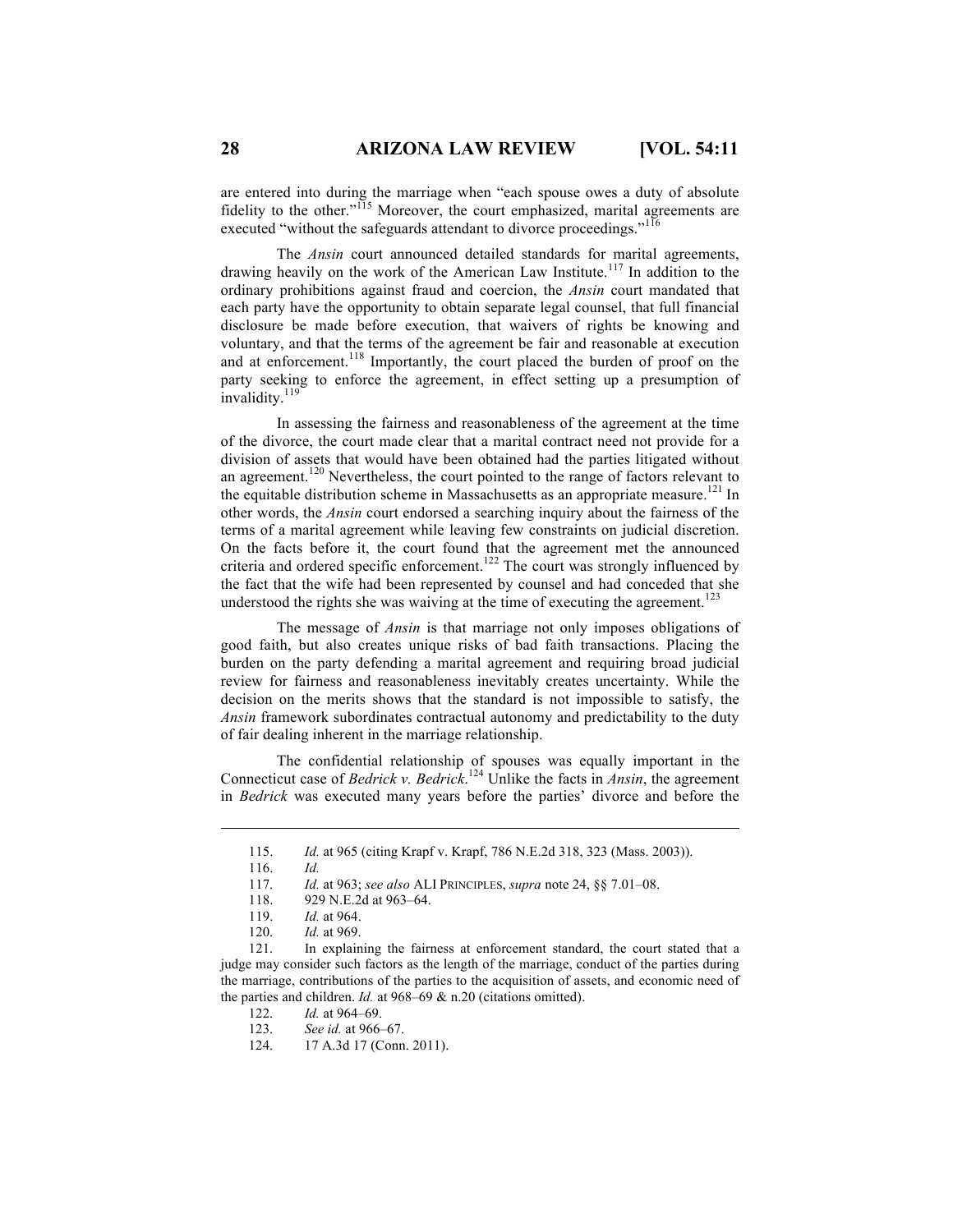birth of their son.<sup>125</sup> Under the terms of the agreement, the wife, who was not represented by counsel,<sup>126</sup> was to receive a modest settlement and no spousal maintenance, leaving the husband with the bulk of the marital assets.<sup>127</sup> The trial court, expressing serious doubts about the enforceability of postnuptial agreements in general,<sup>128</sup> held that the agreement was unenforceable for a range of reasons.<sup>129</sup>

The Connecticut Supreme Court made clear at the outset that postnuptial agreements promote the private resolution of family issues and are consistent with public policy: "By alleviating anxiety over uncertainty in the determination of legal rights and obligations upon dissolution, postnuptial agreements do not encourage or facilitate dissolution; in fact, they harmonize with our public policy favoring enduring marriages."<sup>130</sup> Nevertheless, the court laid the foundation for a rule of heightened scrutiny by observing that marriage is "one of the most fundamental of human relationships," and warning that "[c]ourts simply should not countenance either party to such a unique human relationship dealing with each other at arms' length."<sup>131</sup> In *Bedrick*, as in *Ansin*, the unique nature of marriage meant that married people might let their guard down during negotiations. According to the court, spouses may act with less caution when contracting about property or support during a marriage than they would prior to marriage, and certainly with less caution than they would exercise with an ordinary contracting party.<sup>132</sup>

The *Bedrick* court held that enforcement of a postnuptial agreement should occur "only if [the agreement] complies with applicable contract principles, and the terms of the agreement are both fair and equitable at the time of execution and not unconscionable at the time of dissolution."<sup>133</sup> This standard translated into some familiar requirements. A postnuptial agreement must be voluntary and free of fraud and undue influence, and each spouse must be given full disclosure of property and financial obligations of the other spouse. <sup>134</sup>

More significantly, the court expanded on the required fairness of postnuptial agreements, announcing different standards for the time of execution

<sup>125.</sup> The divorce action in *Bedrick* was filed in 2007, about 18 years after the most recent amendment of the parties' postnuptial agreement. *See id.* at 21–22.

<sup>126.</sup> *Id.* at 28 n.6.

<sup>127.</sup> The wife was to receive a \$75,000 settlement; the value of the parties' combined assets, consisting primarily of a car wash business, was close to \$1 million. *Id.* at 22.

<sup>128.</sup> The trial court viewed postnuptial agreements as "'inherently coercive' because one spouse typically enters into it in order to preserve the marriage, while the other is primarily motivated by financial concerns." *Id.*

<sup>129.</sup> According to the trial court, the agreement lacked adequate consideration, the wife did not knowingly waive her rights, and enforcement would be unjust in light of changed circumstances. *Id.*

<sup>130.</sup> *Id.* at 24.

<sup>131.</sup> *Id.* at 26–27 (citations omitted).

<sup>132.</sup> *Id.* at 27.

<sup>133.</sup> *Id.*

<sup>134.</sup> As the court explained, "This mandatory disclosure requirement is a result of the deeply personal marital relationship." *Id.* at 28.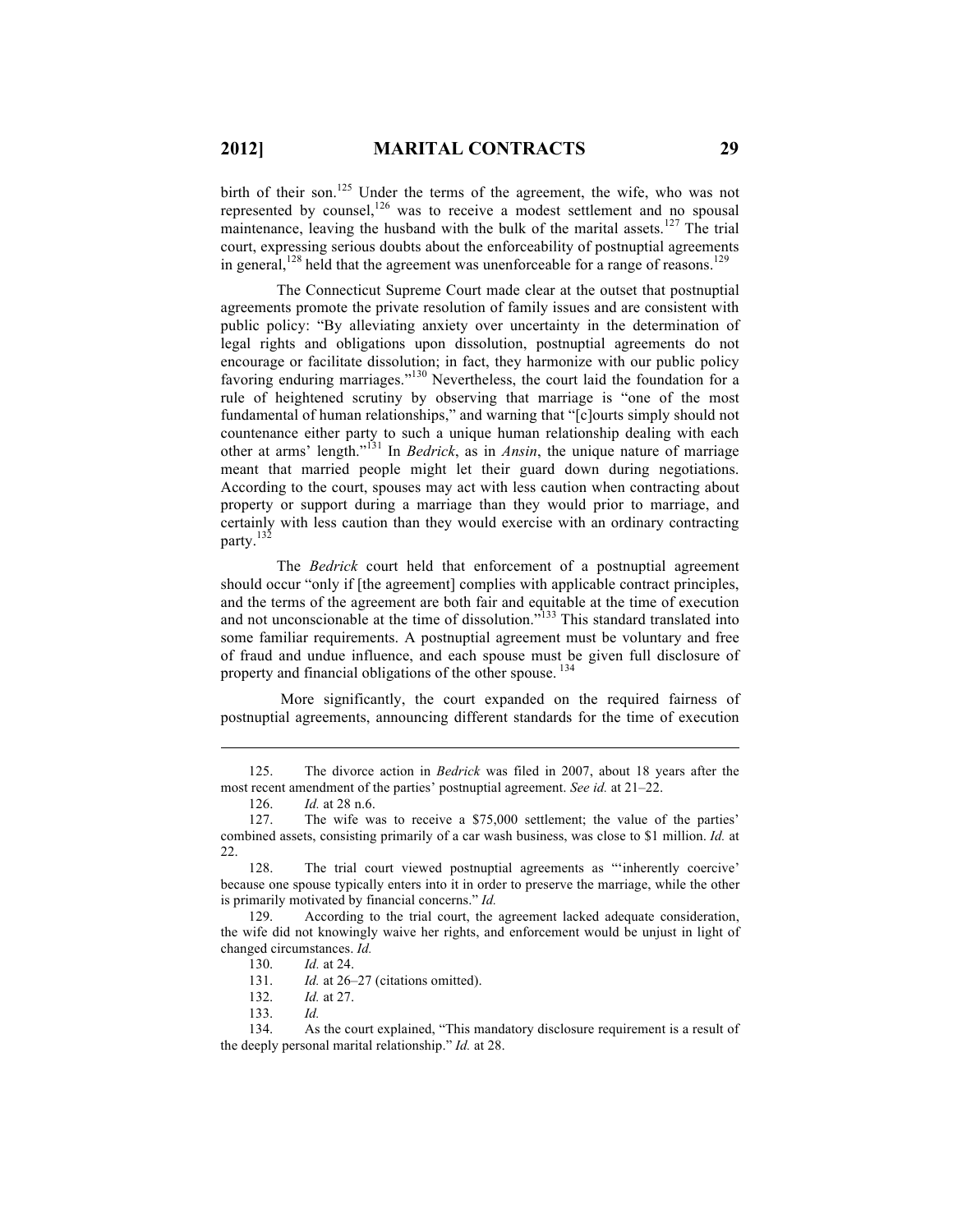and the time of enforcement. Fairness at time of execution, in the court's view, means a thorough consideration of circumstances, including the agreement's terms and complexity, disparity in assets, the parties' respective sophistication, access to counsel, and the time each spouse had to reflect on the agreement's terms.<sup>135</sup>

Determining whether an agreement is unconscionable, on the other hand, requires a more substantive inquiry about the impact of the agreement on the parties. In *Bedrick*, the court made clear that mere unfairness or inequality in terms would not be enough. Instead, the question of unconscionability "is analogous to determining whether enforcement of an agreement would work an injustice."<sup>136</sup> The court added that "[u]nforeseen changes in the relationship, such as having a child, loss of employment or moving to another state, may render enforcement of the agreement unconscionable."<sup>137</sup> On the facts before it, the Connecticut Supreme Court agreed with the trial court that the agreement was unconscionable at the time the husband sought to enforce it in light of the dramatic change in the parties' economic circumstances.<sup>138</sup>

The Connecticut court, like the Massachusetts court, viewed marriage as a confidential relationship with duties of utmost trust and good faith. Both courts distinguished marital agreements from premarital agreements and established a more stringent standard for agreements entered into during marriage because of the perceived risks of unfair advantage and distortions of the bargaining process. The standards announced in both decisions attempt to address the danger that one spouse will be vulnerable to the financial demands of the other in order to continue the marriage.

At the same time, in assessing the fairness of an agreement at enforcement, the Connecticut court's approach in *Bedrick* is more deferential to the parties' contractual autonomy by requiring the party challenging the agreement to prove "unconscionability," not mere unfairness or unreasonableness, and the burden of proof remained with the challenger. Still, the standard of "unconscionability," as used in *Bedrick*, clearly invites post hoc evaluation of the substance of marital agreements. Ironically, the agreement in *Ansin* withstood the more demanding standards announced there while the agreement in *Bedrick* failed under the more forgiving measure of that case. The difference in outcome is likely the result not only of the stronger showing of unfairness in *Bedrick*, but also of the key fact that both parties in *Ansin* had independent legal representation.

The ALI's standard for marital agreements, on which *Ansin* heavily relied, would constrain judicial discretion more than does the *Ansin* approach while still permitting judicial review of the terms of an agreement at enforcement under defined circumstances. Recognizing that marriage creates distinct interpersonal dynamics and triggers distinct public policies, the ALI Principles try to achieve "a nuanced accommodation between the benefits of contractual

<sup>135.</sup> *Id.*

<sup>136.</sup> *Id.* (citing Crews v. Crews, 989 A.2d 1060, 1066 (Conn. 2010)).

<sup>137.</sup> *Id.*

<sup>138.</sup> *Id.* at 28–29 (explaining that the parties were 57 years old at time of trial, the parties' son had been born after the agreement, and the business had deteriorated).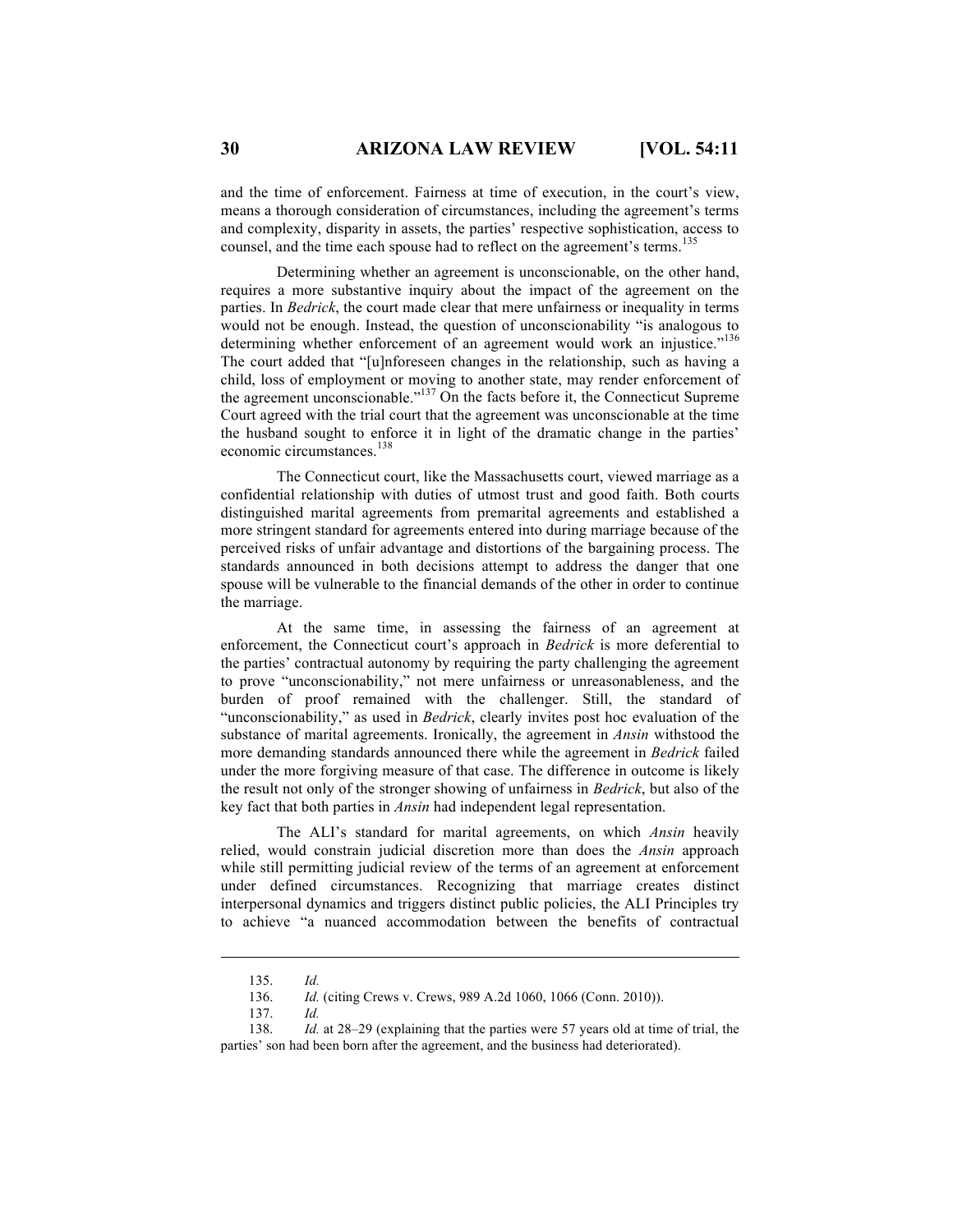autonomy, and concerns for the special context in which bargaining over the terms of family relationships tends to occur."<sup>139</sup> The ALI Principles contain detailed procedural requirements for premarital and marital agreements that are designed to ensure that agreements are entered into voluntarily and with full knowledge of the rights being altered.<sup>140</sup> Significantly, the ALI standards place the burden of proof on the party seeking to enforce the agreement with respect to these procedural requirements.<sup>141</sup> As to substantive review, the standards permit a court to refuse enforcement if the challenger can prove that the agreement would create a "substantial injustice," but only if the challenger makes a threshold showing of circumstances that justify judicial review.<sup>142</sup> According to the commentary, the ALI's approach permits substantive review for particularly problematic situations while "retain[ing] considerable deference to contractual freedom."<sup>143</sup> Although the ALI's formulation has not been adopted in its entirety in any state, the policy analysis has influenced courts as well as legislatures.<sup>144</sup>

### *3. Marriage as Contract*

In some jurisdictions, the goal of achieving efficiency and predictability in marital contracts trumps the interest in protecting vulnerable spouses or in implementing substantive marriage policy. Marriage, in other words, becomes a malleable relationship in which the spouses can engage in (almost) arms-length bargaining about (almost) any facet of the relationship. Pennsylvania, in particular,

140. *Id.* § 7.04 (requiring the party seeking to enforce the agreement to show that the other party's consent was informed and not obtained under duress and creating a rebuttable presumption that consent is informed and voluntary if certain showings are made). The rebuttable presumption of section 7.04 is triggered if both parties had a reasonable opportunity to obtain independent legal counsel, and, if not represented by counsel, the agreement clearly describes the nature of the rights being altered. *See id.* §  $7.04(3)(b)$ –(c). Moreover, the presumption also requires that a premarital agreement be executed 30 days before the parties' marriage. *Id.* § 7.04(3)(a). Finally, the standard provides that a marital agreement may be rescinded within 30 days of execution. *Id.* § 7.04(4).

141. *Id.* § 7.04(2).

142. *Id.* § 7.05(2) (requiring a challenger to show the passage of a prescribed time period, the birth or adoption of children, or an unanticipated change in circumstances).

143. *Id.* § 7.05 cmt. a.

144. The Massachusetts Supreme Judicial Court relied heavily on the ALI commentary in *Ansin v. Craven-Ansin*, 929 N.E.2d 955, 963 (Mass. 2010), but stopped short of endorsing the ALI's specific approaches. *See supra* text accompanying notes 117– 19; *see also* Eyster v. Pechenik, 887 N.E.2d 272, 280 (Mass. App. Ct. 2008) (quoting ALI as to placing distinctive limitations on people's judgments in family contracts). California's amendments of its Uniform Premarital Agreement Act, including its required waiting period, are similar to those recommended by the ALI. *See infra* note 160 and accompanying text.

<sup>139.</sup> ALI PRINCIPLES, *supra* note 24, § 7.02 cmt. a. The commentary to the ALI Principles emphasizes that cognitive capacity to enter family contracts, as compared to commercial contracts, is limited because of the unique emotional dynamics and the difficulty of contracting for a future and undesired contingency. Moreover, family contracts typically undermine public policies—expressed by default rules—that protect persons who enter into family relationships. *Id.* § 7.02 cmts. b–c.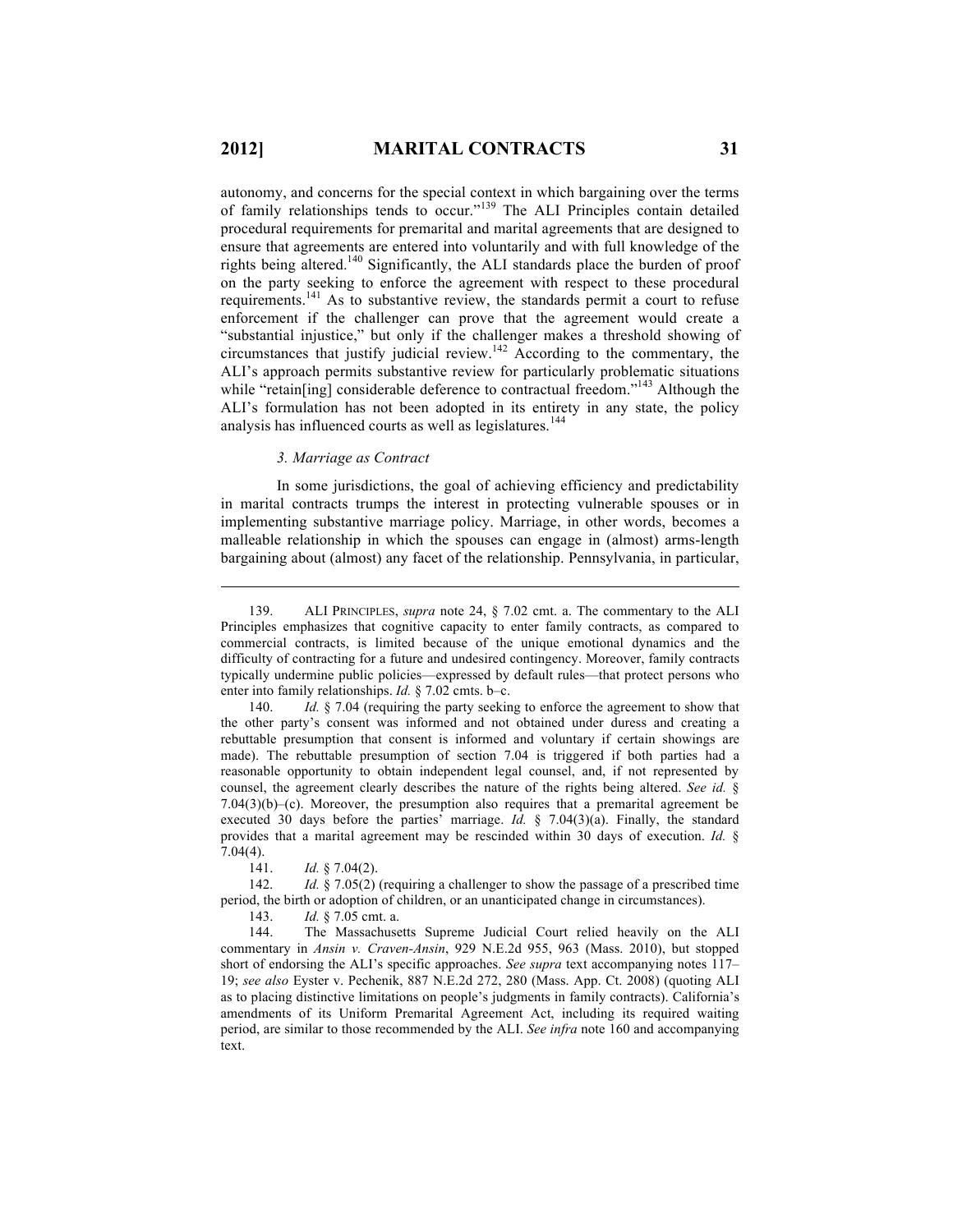has established itself as a leading pro-enforcement jurisdiction with regard to premarital and marital agreements. In *Simeone v. Simeone*, the Pennsylvania Supreme Court reformulated the common law standards governing premarital agreements, noting that "[p]aternalistic presumptions and protections that arose to shelter women" have been "appropriately" discarded.<sup>145</sup> The court held that traditional contract rules should be applied to premarital agreements with one exception. Because parties to premarital agreements "stand in a relation of mutual confidence and trust," they must make a full and fair disclosure of their financial resources.<sup>146</sup> Apart from that narrow concession, the court refused to endorse other safeguards, including any inquiry into the substance of the agreement or the parties' understanding of the rights being relinquished.<sup>14</sup>

The Pennsylvania Supreme Court extended *Simeone* to the postnuptial context in *Stoner v. Stoner*. <sup>148</sup> Although *Stoner* involved a separation agreement rather than a marital agreement, the court's language and reasoning were broad enough to encompass the latter. As the court put it, the question before it was "whether a postnuptial agreement is a valid and enforceable contract even though it did not disclose the statutory rights to which a spouse is entitled."<sup>149</sup> Echoing the philosophy of *Simeone*, the court reiterated that traditional contract principles should govern:

> We decline to resurrect the paternalistic approaches to evaluating marriage contracts by requiring Husband to explain to Wife the statutory rights that she may be surrendering. Such an approach assumes that Wife lacks the intelligence or ability to protect her own rights. Instead, we endorse the parties' rights to freely contract . . . . 150

In *Stoner*, as in *Simeone*, the court acknowledged that spouses stand in a position of "mutual confidence and trust" at the time of contracting and must make full disclosure of financial resources.<sup>151</sup> The confidential relationship of spouses, however, did not justify requiring that parties be advised of their statutory rights.<sup>152</sup> Similarly, a few other courts have stopped short of requiring a showing that a spouse acted with knowledge of rights being relinquished in a marital agreement, reasoning instead that a party to a contract is presumed to know and understand its contents. $153$ 

 $\overline{a}$ 

152. The court explained that "the right balance is struck by requiring full disclosure of financial assets, in conjunction with the protection of traditional contract remedies for fraud, misrepresentation or duress." *Id.*

153. *See, e.g.*, *In re* Estate of Smid, 756 N.W.2d 1, 8–10 (S.D. 2008) (enforcing postnuptial waiver of rights at death, despite wife's showing that she was not represented by

<sup>145.</sup> 581 A.2d 162, 165 (Pa. 1990) (enforcing a prenuptial agreement that provided wife with limited support payments).

<sup>146.</sup> *Id.* at 166–67.

<sup>147.</sup> *Id.* (rejecting the wife's argument for a per se requirement of independent legal counsel).

<sup>148.</sup> 819 A.2d 529, 533 (Pa. 2003).

<sup>149.</sup> *Id.* at 529.

<sup>150.</sup> *Id.* at 533.

<sup>151.</sup> *Id.*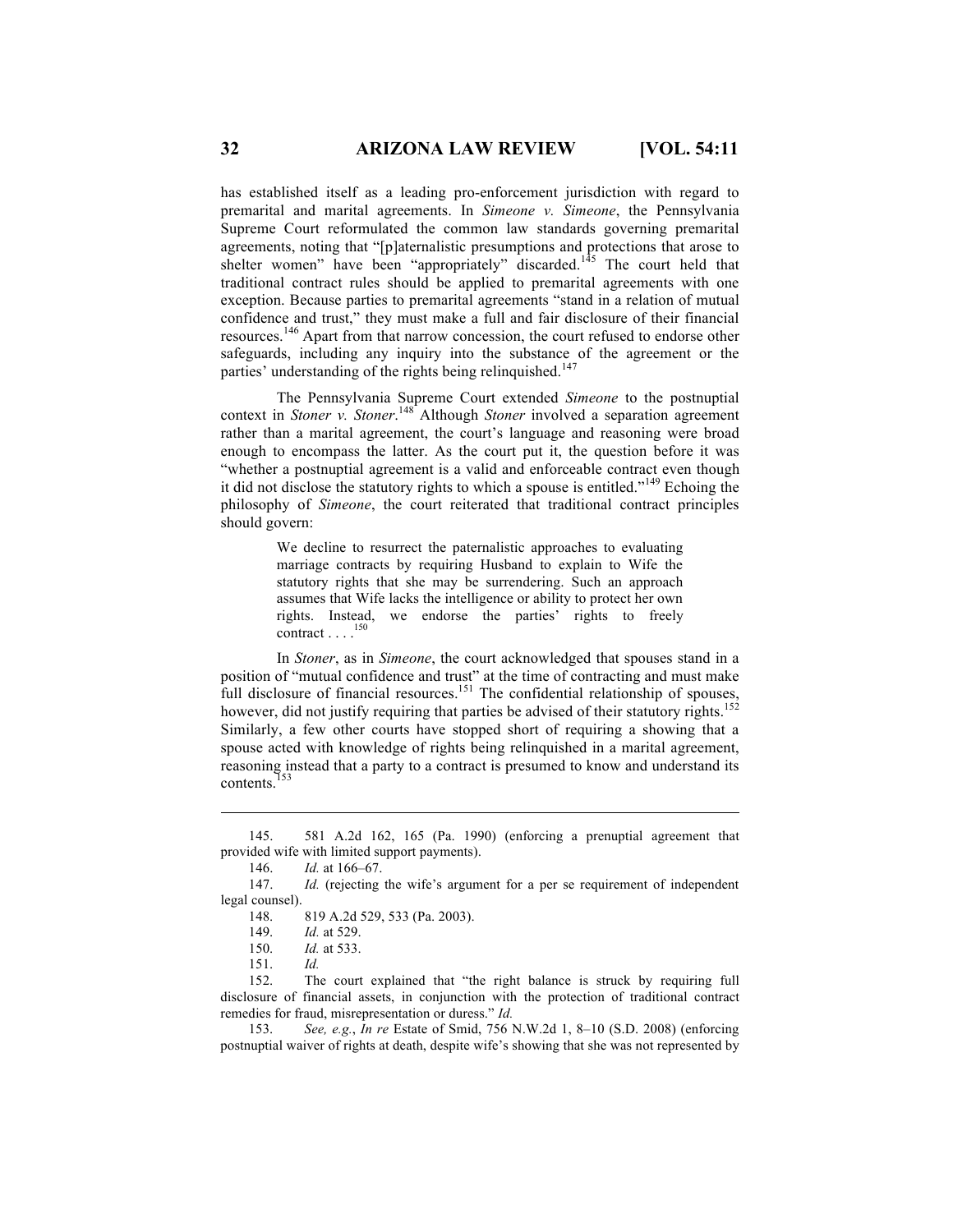The limited judicial inquiry in *Stoner* and kindred decisions diverges markedly from those courts that scrutinize spousal agreements not only to ensure financial disclosure, but also to require knowledge of rights being waived and substantive fairness in result.<sup>154</sup> The message of *Stoner* is that spouses should act with due diligence to protect their own self-interest. As a function of the marital relationship, they can appropriately expect a truthful disclosure of financial assets, but beyond financial disclosure, ordinary rules of contract govern.

Courts in a few states have taken the position that the pro-enforcement stance of the UPAA is appropriate for determining enforceability of marital contracts.<sup>155</sup> The UPAA provides that premarital agreements are unenforceable if the challenger proves that the agreement was not voluntary or that the agreement was unconscionable when executed and the challenging party was not provided adequate financial disclosure.<sup>156</sup> In other words, unconscionability by itself is not a basis for voiding an agreement. Moreover, unconscionability in result is not a basis for challenge at all. The only window for challenging the fairness of an agreement at enforcement is the UPAA's narrow provision refusing to enforce a term about spousal support if it makes one party a public charge.<sup>157</sup> Finally, the Act does not explicitly require that a party to a premarital agreement understand the nature of any rights being waived.

The UPAA has been the target of vigorous criticism,<sup>158</sup> and half the adopting states have changed the black letter of the Act in their own jurisdictions.<sup>159</sup> Variations in adopting states include stronger procedural safeguards,<sup>160</sup> broader substantive review of agreements,<sup>161</sup> and increased

154. *See, e.g.*, Bratton v. Bratton, 136 S.W.3d 595, 600 (Tenn. 2004) (summarizing majority view as requiring that postnuptial agreements be "free from fraud, coercion or undue influence, that the parties acted with full knowledge of the property involved and their rights therein, and that the settlement was fair and equitable").

155. *See, e.g.*, VA. CODE ANN. §§ 20-147 to -155 (2011). In at least one state, spouses can contract for the application of the UPAA to their postmarital agreement. *See* Davis v. Miller, 7 P.3d 1223, 1229–30 (Kan. 2000).

156. *See* UNIF. PREMARITAL AGREEMENT ACT § 6(a), 9C U.L.A. 48–49 (2001).

157. *See id.* § 6(b).

158. *See, e.g.*, Atwood, *supra* note 66, at 146; Bix, *supra* note 2, at 265; Oldham, *supra* note 14 (manuscript at 1–3).

159. *See generally* Oldham, *supra* note 14 (manuscript at 4–9).

160. *See, e.g.*, CAL. FAM. CODE § 1615(c) (2011) (requiring independent counsel or waiver of that right in writing; a seven-day waiting period between presentation of agreement and time of signing; and, if unrepresented, party was fully informed in writing of effect of agreement and rights being relinquished); CONN. GEN. STAT. § 46b-36g(4) (2011) (requiring opportunity to consult legal counsel); FLA. STAT. § 61.079(7) (2011) (permitting challenge if agreement is involuntary or procured by "fraud, duress, coercion or overreaching").

161. Several states have decoupled unconscionability from nondisclosure so that unconscionability at time of execution by itself is a basis for refusing enforcement. *See, e.g.*, CONN. GEN. STAT. § 46b-36g(2) (2011); IOWA CODE § 596.7(2)(b) (2011); R.I. GEN. LAWS §

independent counsel, was presented with waiver by husband's attorney when husband was terminally ill, and did not understand nature of rights being waived). The majority decision in *Smid* prompted a dissenting justice to accuse the majority of embracing a "bleak and mercantile view of marriage." *Id.* at 14 (Konenkamp, J., dissenting).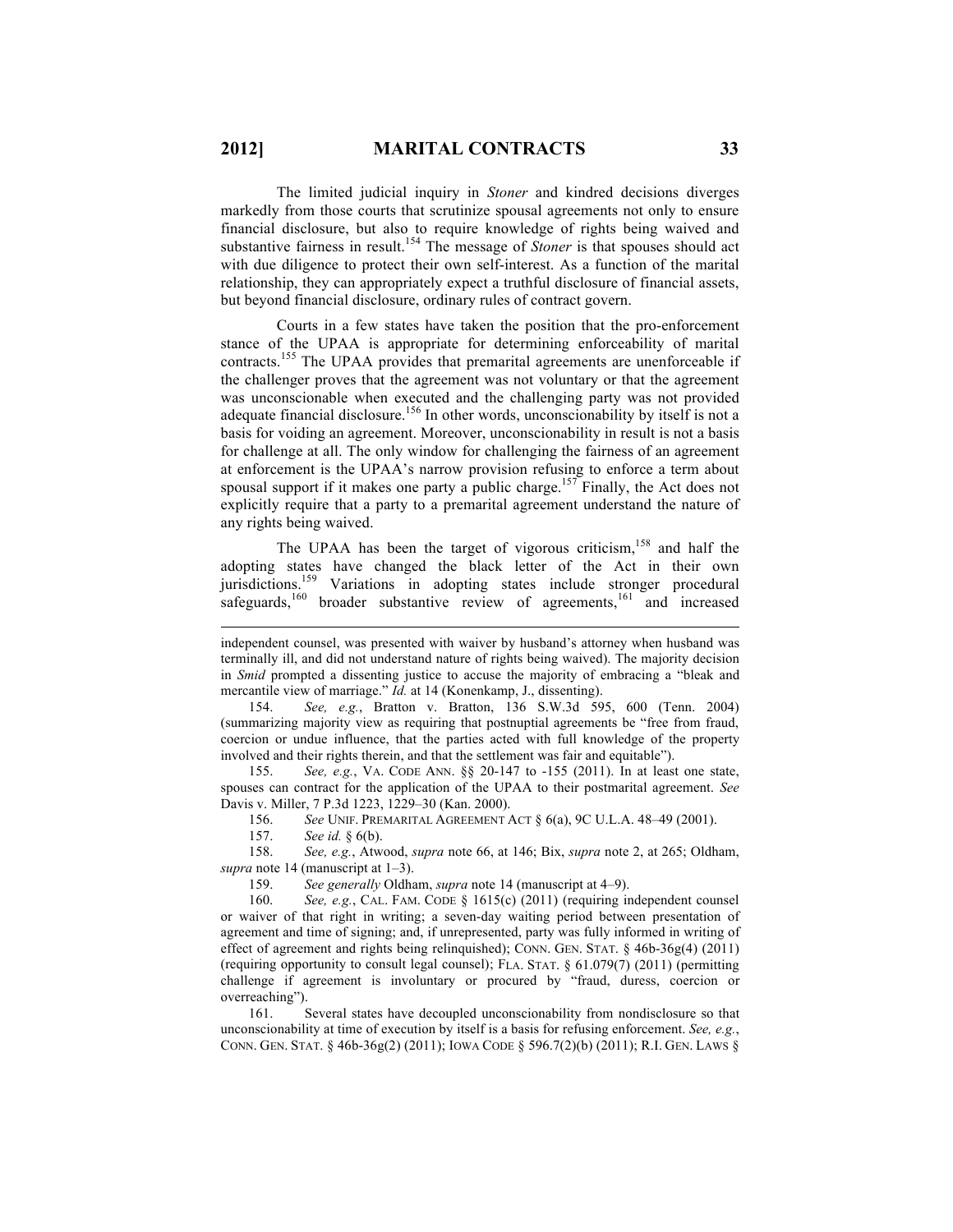protection for spousal support.<sup>162</sup> The uneven enactment history of the UPAA suggests that it diverged significantly from public policy regarding enforcement of premarital agreements in many states. The UPAA's existing framework, if extended to marital agreements, would diverge even more sharply from standards that have emerged in recent case law.

## **II. A BRIEF INTERNATIONAL COMPARATIVE LOOK**

Many nations in continental Europe treat premarital and marital agreements as indistinguishable, imposing the same legal standards on a contracting couple whether the agreement is entered into before or after marriage.<sup>163</sup> Compared to the law of many states within the United States, however, European standards are less deferential to freedom of contract in order to promote predictable property dispositions at divorce, achieve equity for spouses, and protect family interests.<sup>164</sup>

In general, spouses in continental Europe are given the option of selecting among several marital property regimes, not to contract "out of a fair system," but "to choose between alternatives that suit different families, and between different versions of fairness."<sup>165</sup> While important national differences exist within Europe, a common approach permits spouses to contract out of the default marital property regime and to select from a menu of options a different regime to govern their rights *during* marriage.<sup>166</sup> Where the default regime is a shared system, or

<sup>15-17-6(</sup>a)(2) (2011). A few states, moreover, permit challenges based on unconscionability at enforcement. *See, e.g.*, N.J. STAT. ANN. § 37:2-32(c) (2011) (defining unconscionable as leaving party without reasonable support or at standard of living far below party's premarital standard of living); N.D. CENT. CODE § 14-03.1-07 (2011) (permitting court to limit application of agreement's terms to avoid unconscionable result).

<sup>162.</sup> In a few states, spousal support has been declared off limits. *See, e.g.*, IOWA CODE § 596.5(2) (2011); N.M. STAT. ANN. § 40-3A-4(B) (2011). Others have provided additional safeguards for spousal support. *See, e.g.*, CAL. FAM. CODE § 1612(c) (2011) (providing that premarital agreement regarding spousal support is unenforceable if party against whom enforcement is sought was not represented by independent counsel at time of execution or if provision is unconscionable at enforcement).

<sup>163.</sup> *See* Margaret Ryznar & Anna Stepień-Sporek, *To Have and to Hold, For Richer or Richer: Premarital Agreements in the Comparative Context*, 13 CHAP. L. REV. 27, 42–62 (2009).

<sup>164.</sup> *See id.* at 52; *see also* Nina Dethloff, *Contracting in Family Law: A European Perspective*, *in* THE FUTURE OF FAMILY PROPERTY IN EUROPE, *supra* note 43, at 65, 76.

<sup>165.</sup> *See* LAW COMM'N, CONSULTATION PAPER NO. 198, MARITAL PROPERTY AGREEMENTS 64 (2011) [hereinafter MARITAL PROPERTY AGREEMENTS], *available at*  http://www.justice.gov.uk/lawcommission/docs/cp198\_Marital\_Property\_Agreements\_Con sultation.pdf.

<sup>166.</sup> *See* Dethloff, *supra* note 164, at 74–81. In France, on the other hand, spouses may mix different regimes listed in the French Civil Code and may establish new regimes not recognized by the law. *See generally* Ryznar & Stepień-Sporek, *supra* note 163, at 45– 46 (discussing various ways in which the French Civil Code recognizes significant freedom of contract for spouses).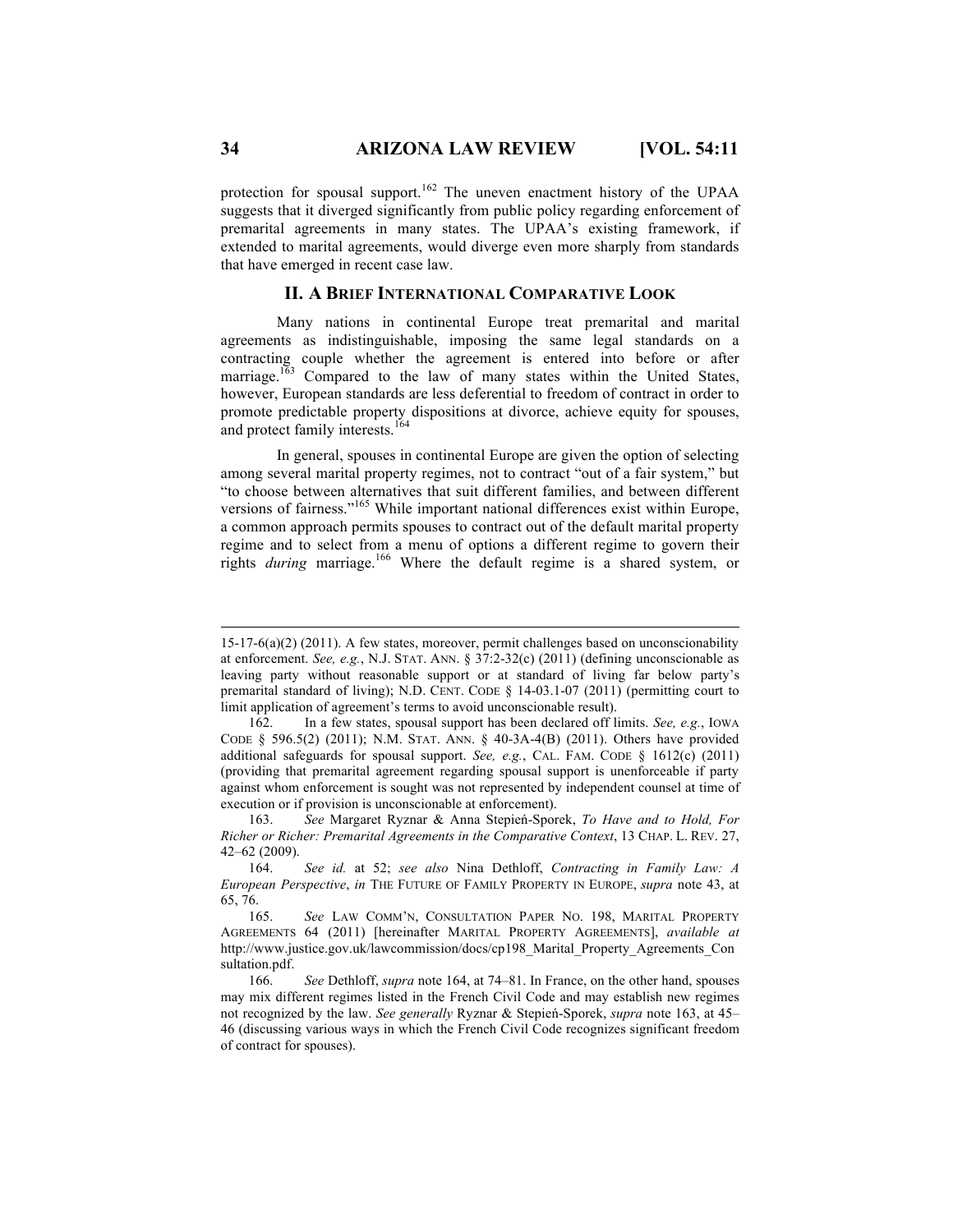"community of property," a major use of marital agreements is to permit spouses to opt for separation of property during the marriage.<sup>167</sup>

While marital agreements modifying the default property regime are widely accepted in Europe, that is not the case for marital agreements on postdivorce maintenance and other financial consequences of divorce.<sup>168</sup> Some European countries limit agreements affecting maintenance to settlements entered into at the time of divorce, and others refuse to recognize spousal waivers of future maintenance.<sup>169</sup> Even where maintenance agreements are permitted, courts typically scrutinize them and refuse to enforce agreements that violate stated norms, such as "manifestly unjust, preposterous,"<sup>170</sup> or "highly detrimental to one spouse."<sup>171</sup> Contractual freedom with respect to other financial consequences, such as compensatory payments after divorce, is even more limited. $172$ 

Significantly, in many European countries, marital agreements must be entered into before a notary.<sup>173</sup> European notaries, in contrast to notaries in the United States, have training and expertise to serve as "impartial advisors" and are generally required to "provide independent advice to both parties."<sup>174</sup> Requiring that marital agreements be executed before a notary is an effort to "ensure the protection of the weaker and less well-informed or prepared spouse."<sup>175</sup>

Until recently, the United Kingdom diverged from the European approach; its law distinguished between prenuptial and postnuptial agreements and refused enforcement of the former as void.<sup>176</sup> In 2010, the U.K. Supreme Court finally recognized the validity of prenuptial agreements, albeit in a holding that subjects agreements to considerable judicial scrutiny for procedural and substantive fairness.<sup>177</sup> In the closely watched case of *Radmacher v. Granatino*, the French husband of a wealthy German heiress sought to invalidate their prenuptial agreement to the extent necessary to give him a "needs-based" order following

168. *See id.* at 81–84.

See id. at 82 (discussing law of Poland, Norway, Netherlands, and Italy). Unlike most European nations, German law permits spouses to modify the default rules as to maintenance and even to exclude post-divorce maintenance in its entirety. *See* MARITAL PROPERTY AGREEMENTS, *supra* note 165, at 63 (discussing the German Civil Code); Franck, *supra* note 9, at 247–49 (same).

*Id.* (citing CODE CIVIL [C. CIV.] art. 232, para. 2 (Fr.)).

172. In France, for example, the *prestation compensatoire*, a remedy to alleviate economic disparities between spouses, cannot be waived. *Id.* at 83.

<sup>167.</sup> *See* Dethloff, *supra* note 164, at 71. In Germany, for example, spouses may choose from contractual property regimes recognized in the German Civil Code, but bargains between spouses must not result in an unacceptably disproportionate distribution of burdens. *See id.* at 78–79 (discussing policies announced by German Federal Supreme Court). In France, by contrast, spouses are barred from changing their property regime until it has been in force for two years, and modifications at that point must be in the interests of the family. *See id.* at 76 (discussing the French Civil Code).

<sup>170.</sup> Dethloff, *supra* note 164, at 82 (citation omitted).<br>171. *Id.* (citing CODE CIVIL [C. CIV.] art. 232, para. 2 (F

<sup>173.</sup> *Id.* at 74.

<sup>174.</sup> *Id.*

<sup>175.</sup> *Id.*

<sup>176.</sup> *See* MARITAL PROPERTY AGREEMENTS, *supra* note 165, at 8.

<sup>177.</sup> *See* Radmacher v. Granatino, [2010] UKSC 42, [2011] 1 A.C. 534.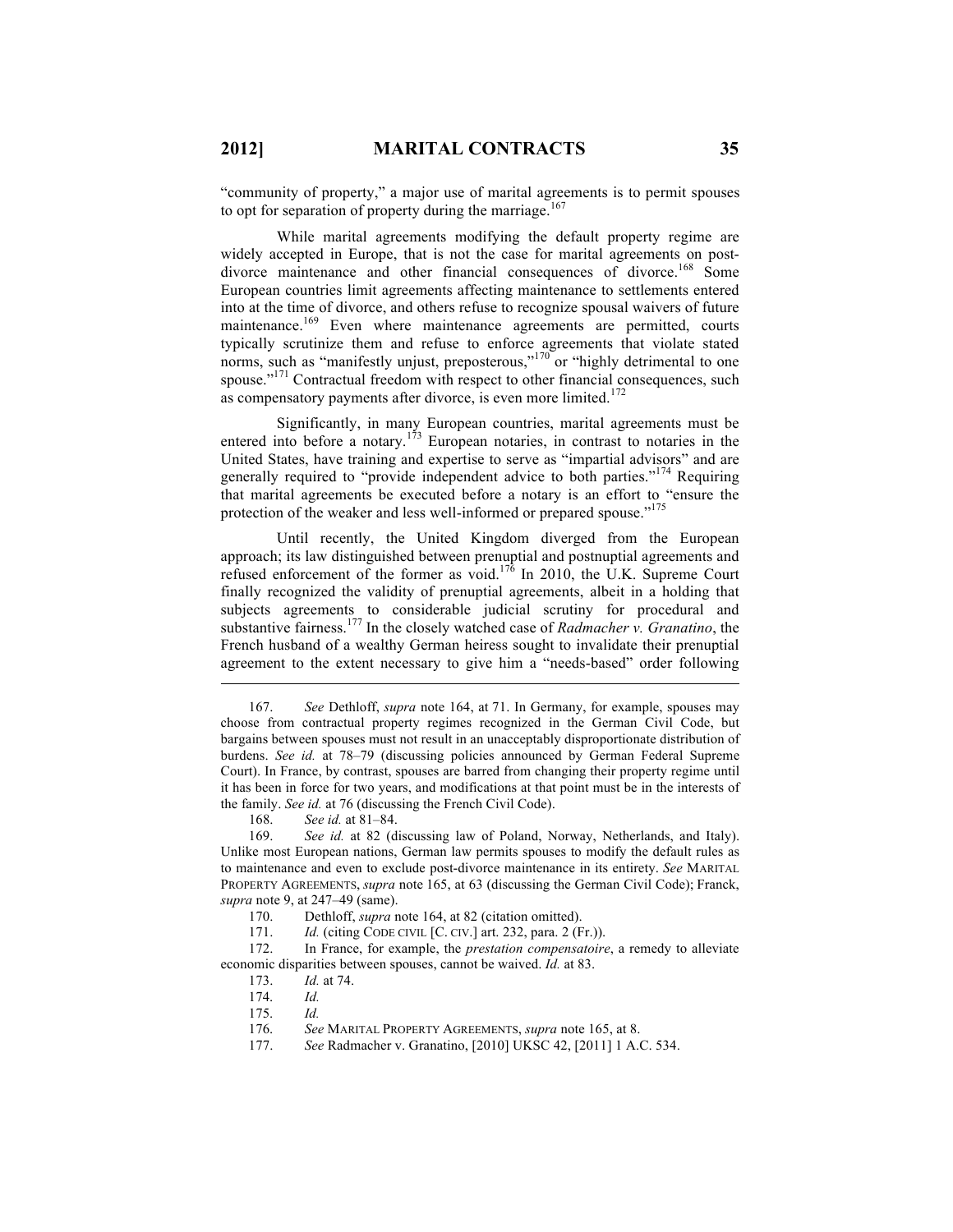their divorce. The high court rejected as "obsolete" the traditional public policy voiding a contract providing for divorce.<sup>178</sup>

The justices held that the judiciary's discretionary jurisdiction to determine the effect of an agreement remains intact, but that the court should uphold an agreement freely entered into unless it would be unfair. As the justices put it: "The court should give effect to a nuptial agreement that is freely entered into by each party with a full appreciation of its implications unless in the circumstances prevailing it would not be fair to hold the parties to their agreement."<sup>179</sup> Factors relevant to the crucial fairness determination include the timing of the agreement, financial disclosures, the parties' understanding of the terms and whether they acted on advice of counsel, the emotional dynamics of the execution of the agreement, and any impact of the agreement on minor children.<sup>180</sup> The court noted that the parties' contractual autonomy deserves weight because "[i]t would be paternalistic and patronising to override their agreement simply on the basis that the court knows best."<sup>181</sup> At the same time, agreements attempting to address contingencies of the couple's future relationship may be unfair because of changed circumstances.<sup>182</sup>

Significantly, an earlier decision from the Privy Council had ruled that postnuptial agreements should be subject to less judicial scrutiny than antenuptial agreements. In *MacLeod v. MacLeod*, the Council reasoned that the risks of overreaching and unfair tactics are lessened once parties marry.<sup>183</sup> As the Privy Council explained:

> Post-nuptial agreements . . . are very different from pre-nuptial agreements. The couple are now married. They have undertaken towards one another the obligations and responsibilities of the married state. A pre-nuptial agreement is no longer the price which one party may extract for his or her willingness to marry.<sup>184</sup>

Prior to *Radmacher*, then, case law construed the dynamics of premarital agreements to pose a higher risk for vulnerable parties than the dynamics of bargains between people already married.

The U.K. Supreme Court in *Radmacher* addressed the distinctions between marital and premarital agreements in dicta in order to clarify the law for future cases. The court explicitly rejected the reasoning in *MacLeod*, noting that there is no cause for differentiation between the two types of agreements.<sup>185</sup> If premarital agreements look to events far in the future, so can marital agreements entered into at the start of a long marriage.<sup>186</sup> As to the risk of duress, the court

57.

 $\overline{a}$ 

186. *Id.* [58–59].

<sup>178.</sup> *Id.* [52].

<sup>179.</sup> *Id.* [75] (citing MacLeod v. MacLeod, [2008] UKPC 64, [2010] 1 A.C. 298).

<sup>180.</sup> *Id.* [77–82].

<sup>181.</sup> *Id.* [78].

<sup>182.</sup> *Id.* [80].

<sup>183.</sup> *MacLeod*, [2008] UKPC 64, [2010] 1 A.C. 298.

<sup>184.</sup> *Id.* [36]; *see also* MARITAL PROPERTY AGREEMENTS, *supra* note 165, at 55–

<sup>185.</sup> *Radmacher*, [2010] UKSC 42, [66], [2011] 1 A.C. 534, [66].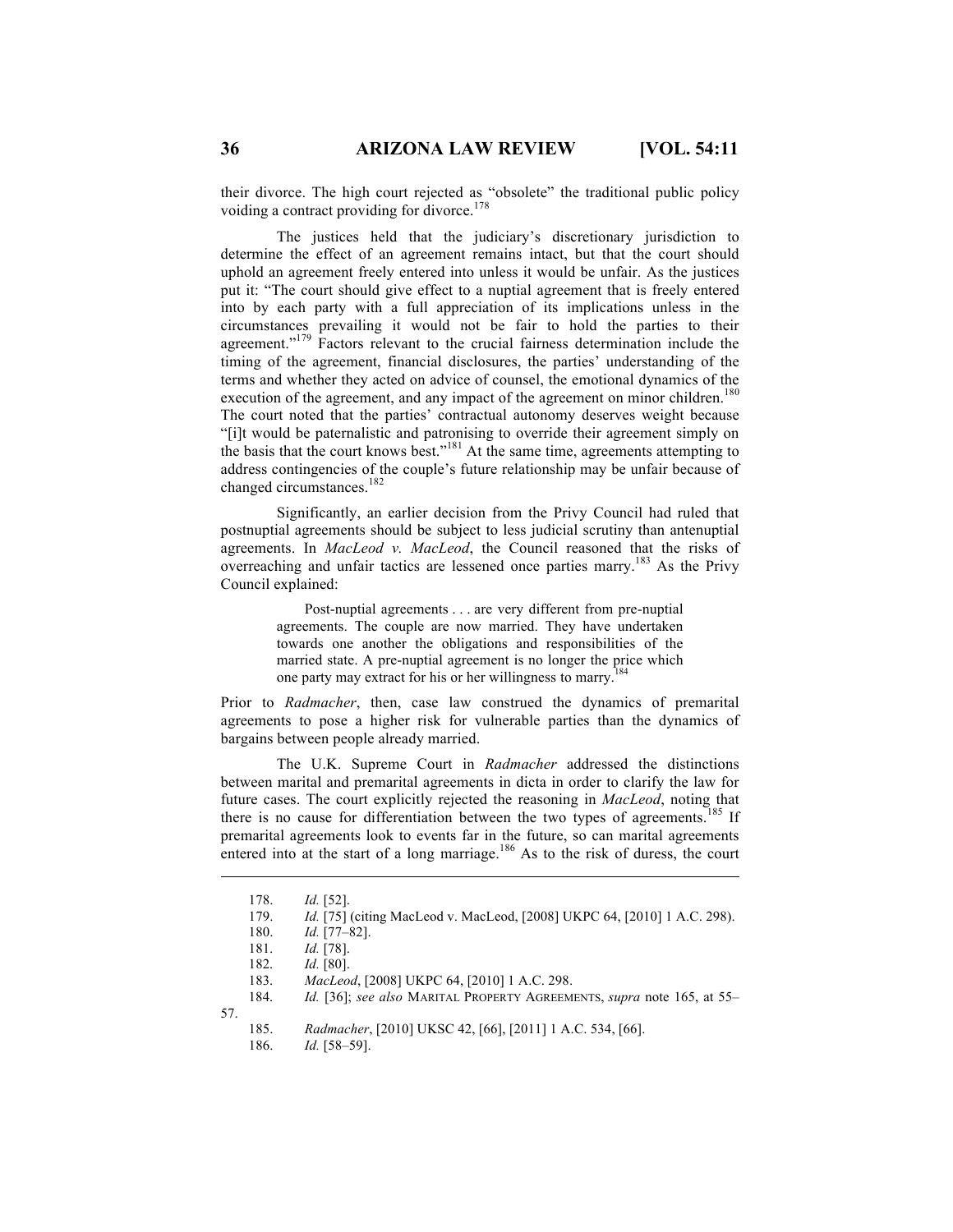recognized that "duress can be applied both before and after the marriage. The same principle applies in either case."<sup>187</sup> Accordingly, the court rejected the thesis "that ante-nuptial agreements are fundamentally different from post-nuptial agreements."<sup>188</sup>

The standard that *Radmacher* embraced is similar to those of American jurisdictions that require courts to scrutinize agreements for substantive fairness.<sup>189</sup> Just as many courts have done on this side of the Atlantic, the U.K. Supreme Court worked a compromise between respect for individual autonomy and deference to agreements that are knowing and voluntary, and the public policies reflected in marriage and divorce law that require protection of vulnerable parties. By announcing that premarital and marital agreements should be evaluated under the same standard, the court recognized that unique emotional and cognitive vulnerabilities could come into play both before and during marriage.

Interestingly, marriage itself is waning in popularity across Europe. In England and Wales, marriage rates have fallen to the lowest level on record.<sup>190</sup> Similarly, the marriage rate in both France and Germany has dropped precipitously in the last decade and is well below that of the United States.<sup>191</sup> When France created its civil unions, called a *pacte civil de solidarite*, or "PACS," people expected the new status to be most popular among same-sex couples.<sup>192</sup> By 2009, however, the overwhelming majority of civil unions were between opposite-sex couples. The informal and secular nature of the PACS, and the ease of exit as compared to marriage, have enhanced their popularity.<sup>193</sup> If trends continue, new civil unions will outnumber marriages in France.<sup>194</sup>

#### **III. LESSONS FOR PUBLIC POLICY**

The law on marital agreements across the United States reveals deep schisms about the meaning of the marital relationship. This lack of consensus may be the inevitable consequence of an evolving institution, but it can produce

 $\overline{a}$ 

190. *See* David Batty, *Marriage Rates Fall to Lowest-Ever Level*, THE GUARDIAN (Mar. 26, 2008, 11:08 AM), http://www.guardian.co.uk/world/2008/mar/26/gender; Jenny Purt, *Marriage Rate Falls to Record Low*, THE INDEPENDENT (Mar. 30, 2011), http://www.independent.co.uk/news/uk/home-news/marriage-rate-falls-to-record-low-22575 27.html.

191. Scott Sayare & Maïa de la Baume, *Bliss for Many French Couples Is Now Less Marital than Ever*, N.Y. TIMES, Dec. 15, 2010, at A1 (reporting decline in marriage rate in France and Germany to about 4 marriages per 1000 residents, compared to rate of 6.8 marriages per 1000 residents in United States).

192. *Id.*

193. The PACS provide most of the economic and tax benefits of marriage but can be terminated with the filing of a registered letter. *Id.*

194. *Id.* (reporting that civil unions already outnumber marriages in Paris's 11th Arrondissement).

<sup>187.</sup> *Id.* [60].

<sup>188.</sup> *Id.* [66]. The Law Commission of England and Wales endorsed *Radmacher*'s policy position as to the equal treatment of prenuptial and postnuptial agreements. *See* MARITAL PROPERTY AGREEMENTS, *supra* note 165, at 56–57.

<sup>189.</sup> The court's approach closely parallels the standards announced in *Bedrick v. Bedrick*, 17 A.3d 17 (Conn. 2011). *See supra* notes 124–38 and accompanying text.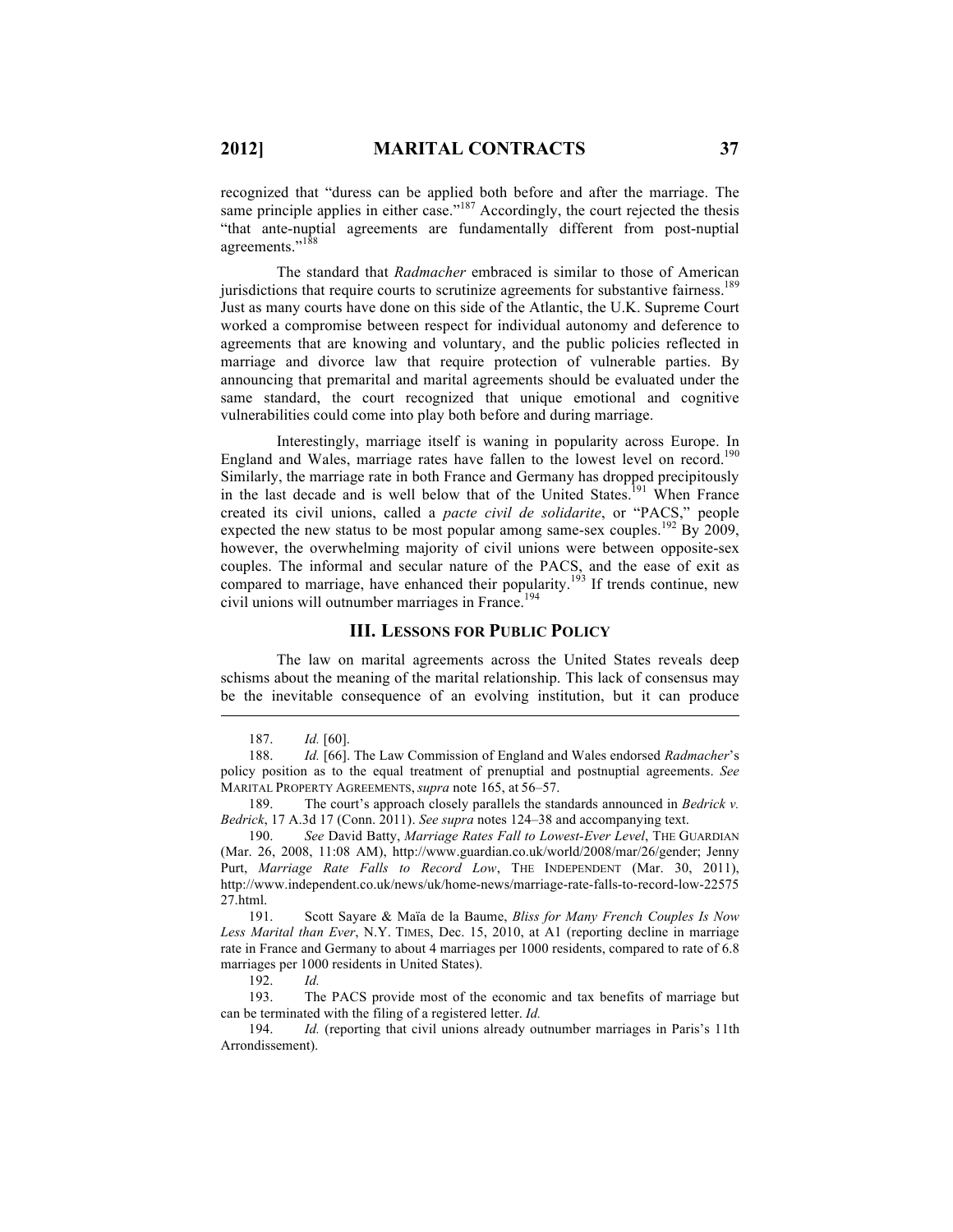considerable uncertainty in a mobile society in which people often reside in different states over the course of their lifetimes. The judicial formulations canvassed in Part I are a response to competing values, and courts clearly diverge in their emphasis of particular policies.

Despite the disparity in case law, points of agreement do exist. Most courts endorse a view that the marriage relationship, regardless of its characterization, triggers obligations of honesty and good faith. The decisions impose higher standards for marital agreements than for ordinary commercial contracts. By broad consensus, those obligations include full disclosure of financial circumstances before an agreement is finalized. Most courts also require that a party to a marital agreement know and understand the nature of the rights being waived, with some going further by placing the burden of proof on the party seeking to enforce the agreement. Finally, many courts evaluate the impact of an agreement at the time of enforcement, but the fairness standards vary.

On the other hand, states remain divided on whether to treat marital agreements differently from premarital agreements. Outlier jurisdictions embrace a view of marriage as a status whose essential relations are beyond the realm of contract by spouses. As shown in *Borelli* and *Hoffman*, when the status of being married imposes a disability on the contracting spouses, that disability can work to the advantage of one party, or that party's estate, and to the great disadvantage of the other spouse.<sup>195</sup> States that prohibit spouses from affecting post-divorce spousal support by agreement are similarly endorsing a minority view that the potential duty to support a former spouse is an immutable feature of marriage.<sup>196</sup> Such a doctrine seems clearly at odds with the cultural trend toward individualized marriage described in Part I.

As to whether different standards ought to govern premarital and marital agreements more generally, it is instructive that many European nations treat the two kinds of agreements similarly. Moreover, the analysis in *Radmacher* is persuasive.<sup>197</sup> The dynamics underlying any agreement—whether entered before or during marriage—are highly dependent on individual circumstances, and neither context seems inherently more likely to produce unconscionable agreements.

A spouse who has made an economic investment in the marriage, for example, may agree to extremely unfavorable terms in order to continue the marriage. The presence of children, in particular, can add pressure to keep the marriage intact so as to avoid "the destruction of a family and the stigma of a failed marriage."<sup>198</sup> Likewise, a fiancée, secure in the assumption that her marriage will last until death, may agree to very unfavorable divorce terms shortly before

<sup>195.</sup> Professor Anita Bernstein recently observed that prohibiting couples from altering core duties of marriage by private agreement "gets in the way of private ordering," and she accordingly calls for "parsimony" and "transparency" in defining the "essentials of marriage." Anita Bernstein, *Toward More Parsimony and Transparency in "The Essentials of Marriage*,*"* 2011 MICH. ST. L. REV. 83, 88.

<sup>196.</sup> *See supra* note 99 and accompanying text.

<sup>197.</sup> *See supra* notes 185–88 and accompanying text; *see also* ALI PRINCIPLES, *supra* note 24, § 7.01 & cmts.; MARITAL PROPERTY AGREEMENTS, *supra* note 165, at 56–57.

<sup>198.</sup> Pacelli v. Pacelli, 725 A.2d 56, 59 (N.J. Super. Ct. App. Div. 1999).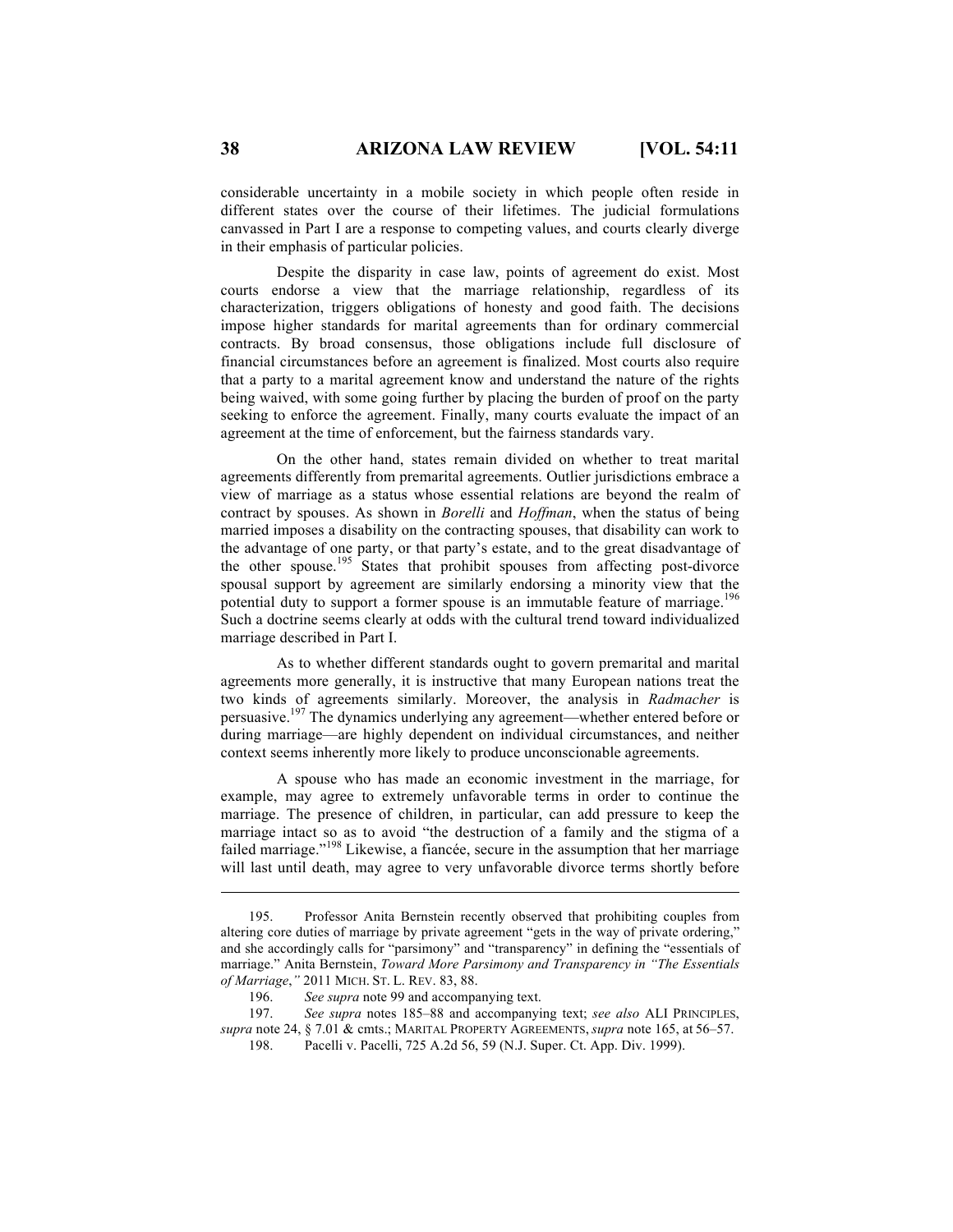the wedding.<sup>199</sup> A pregnant woman may agree to risky terms in a premarital agreement presented to her as a condition of getting married.<sup>200</sup> Moreover, enforcement of either a premarital or marital agreement can produce hardship if the parties' circumstances have significantly changed over the course of a long marriage.<sup>201</sup> Because irrational bargaining and coercive pressures can operate before and after marriage, treating the vows themselves as triggering a separate regime of contractual constraints seems unjustified.

A fundamental question differentiating marital and premarital agreements is whether the fact of marriage should trigger a switch in burden of proof when the validity of a marital agreement is challenged. Placing the burden of proof on the enforcing party creates a presumption against the validity of the agreement, a position embraced in some courts as an aspect of the "confidential relationship" of spouses.<sup>202</sup> That approach is rooted in earlier times when spousal contracts altering the status of marriage were strongly disfavored largely because of the presumed vulnerability of dependent wives.<sup>203</sup> Marriage law, after all, was dominated by gender-specific rights and responsibilities up until the last two decades of the 20th century.204

A presumption against the validity of a marital contract is arguably out of sync with today's norms of individualized marriage and gender equality. In light of the "new economics of marriage" and the enhanced value of marriage to men, $^{205}$ the gender of the vulnerable party in marital contracts is becoming less predictable.<sup>206</sup> Moreover, with the advent of same-sex marriage, any theory of marital contracting that is largely shaped by perceptions of underlying gender

204. *See generally* GROSSMAN & FRIEDMAN, *supra* note 34, at 58–65; Herma Hill Kay, *From the Second Sex to the Joint Venture: An Overview of Women's Rights and Family Law in the United States During the Twentieth Century*, 88 CALIF. L. REV. 2017, 2019–20 (2000). For an argument that formal equality has not remedied underlying structural and societal inequalities, see Martha Albertson Fineman, *Equality: Still Illusive After All These Years*, *in* GENDER EQUALITY: DIMENSIONS OF WOMEN'S EQUAL CITIZENSHIP 251, 251–53 (Linda C. McClain & Joanna L. Grossman eds., 2009).

205. *See supra* notes 65–72 and accompanying text.

206. Interestingly, in several of the cases discussed in this Essay, the parties seeking to enforce the agreements were women. *See, e.g.*, Borelli v. Brusseau, 16 Cal. Rptr. 2d 16 (Cal. Ct. App. 1993); *In re* Marriage of Tabassum, 881 N.E.2d 396 (Ill. App. Ct. 2007); Hoffman v. Dobbins, No. 24633, 2009 WL 3119635 (Ohio Ct. App. Sept. 30, 2009); Radmacher v. Granatino, [2010] UKSC 42, [2011] 1 A.C. 534. Gender dynamics, of course, have not disappeared from the world of spousal contracts. For earlier explorations of the role of gender in premarital contracting, see Atwood, *supra* note 66, at 133 n.29 (noting that the vast majority of challengers in reported cases involving premarital contracts in 1992 were women); Brod, *supra* note 10, at 234–40 ("[M]ost agreements will be to the advantage of the economically superior spouse (usually a man) at the expense of the economically weaker spouse (usually a woman).").

<sup>199.</sup> Simeone v. Simeone, 581 A.2d 162, 166 (Pa. 1990).<br>200. Mallen v. Mallen, 622 S.E.2d 812, 814, 817 (Ga. 20)

Mallen v. Mallen, 622 S.E.2d 812, 814, 817 (Ga. 2005).

<sup>201.</sup> Bedrick v. Bedrick, 17 A.3d 17, 24–26 (Conn. 2011).

<sup>202.</sup> Ansin v. Craven-Ansin, 929 N.E.2d 955, 963–64 (Mass. 2010).

<sup>203.</sup> *See supra* note 103 and accompanying text.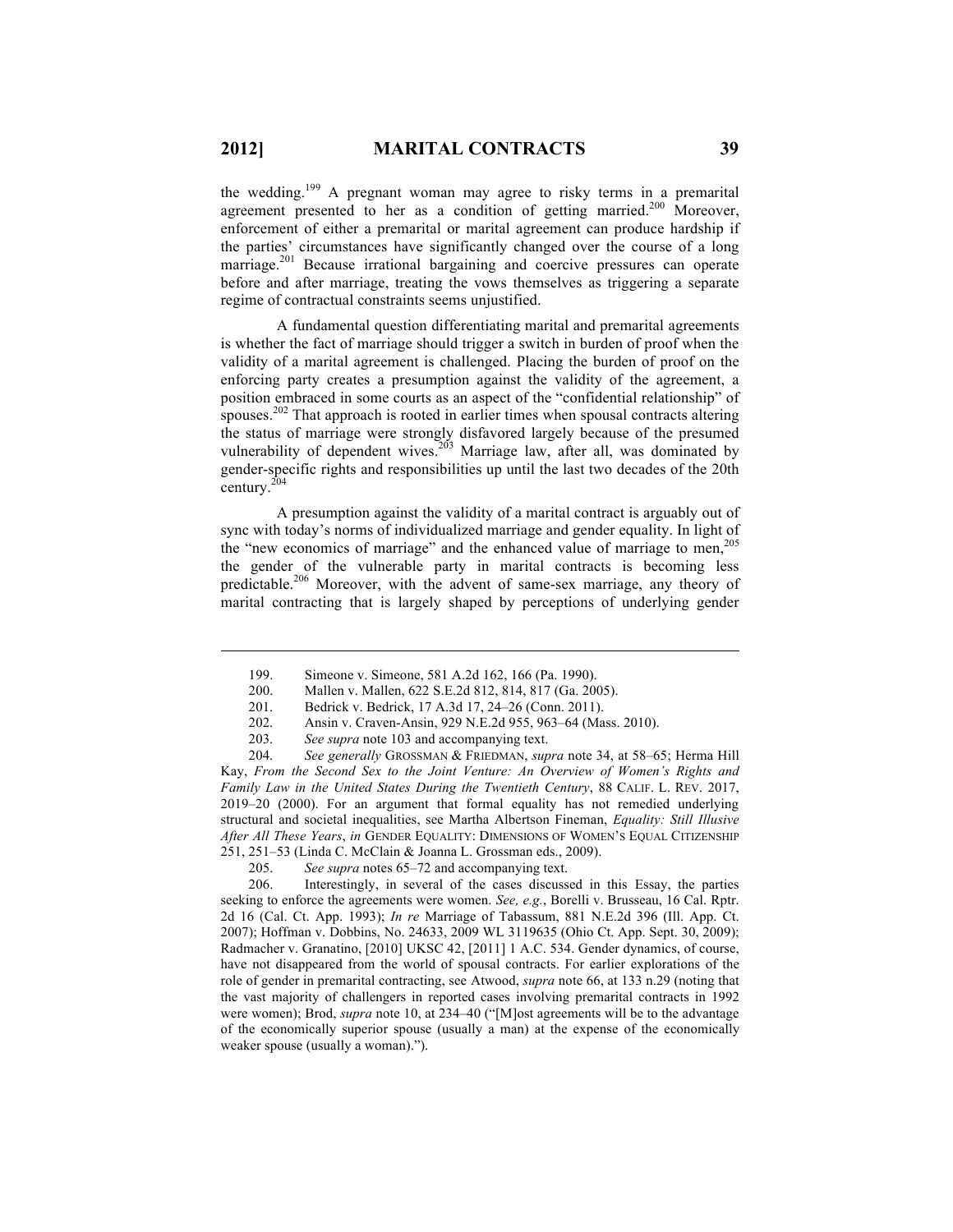dynamics seems, if not outdated, at least inadequate.<sup>207</sup> For same-sex spouses, marital contracts may offer a practical solution to the economic uncertainty created by disparate marriage recognition laws.<sup>208</sup> To be sure, the changes in the institution of marriage do not mean that vulnerability, dependence, clouded cognition, and unequal bargaining power have disappeared from the world of marital contracting.<sup>209</sup> Still, socioeconomic shifts between men and women and the emergence of same-sex marriage invite us to rethink traditional limits placed on the contractual autonomy of spouses.

The experience of both the ULC and the ALI is instructive as to the challenges of law reform affecting marriage. In the Uniform Premarital Agreement Act, the ULC promulgated standards that veered sharply away from existing common law and toward the realm of commercial contracts.<sup>210</sup> The UPAA's lessening of formalities for agreements, its elimination of the requirement of consideration, and its allocation of burden of proof on the party resisting the agreement have achieved wide acceptance. On the other hand, the UPAA's narrowing of the grounds for challenging a premarital agreement, particularly its treatment of unconscionability, has been vigorously criticized, and was itself the subject of heated debate among the Commissioners.<sup>211</sup> While about half the states have enacted a version of the UPAA, many of those have diverged from the uniform act to provide greater safeguards for fairness—both procedurally and substantively.<sup>212</sup> Moreover, ambiguity in the terminology of the UPAA has led

209. For an argument that marital contracts should still be analyzed through the prism of gender, see Younger, *supra* note 10, at 350 n.4 (explaining that male pronouns will be used for parties seeking to enforce agreements and female pronouns for parties seeking to avoid agreements because "[m]en are almost always proponents of these agreements; women are almost always the challengers"). In her study of contemporary case law, Professor Younger concluded that by enforcing premarital, postmarital, and cohabitation agreements, "the courts are enabling the dominant party to acquire financial advantages and to shift the risk of a failed relationship from him, even though he can afford to bear it, to her, the weaker party who cannot easily bear such a burden." *Id.* at 427.

211. ALI PRINCIPLES, *supra* note 24, § 7.04 cmt. g (describing lack of consensus during debates on UPAA as to role of unconscionability).

212. *See supra* notes 159–62 and accompanying text.

<sup>207.</sup> *See* Bernstein, *supra* note 195, at 86 (suggesting that statutes restricting marriage to opposite-sex unions may have had a "useful effect" by "foster[ing] more parsimony and transparency concerning what courts call 'the essentials of marriage'").

<sup>208.</sup> Even in states willing to recognize a same-sex marriage from another jurisdiction for purposes of granting a divorce, the recognition of economic rights arising from the marriage remains uncertain. *See, e.g.*, Christiansen v. Christiansen, 253 P.3d 153, 156–57 (Wyo. 2011) (recognizing validity of Canadian same-sex marriage for purposes of divorce in Wyoming but emphasizing that parties were not seeking to enforce any rights incident to their marital status).

<sup>210.</sup> In particular, the UPAA links unconscionability at execution with nondisclosure of financial assets, requiring that both failings be present to void an agreement; bars consideration of fairness at enforcement; and does not explicitly require that each party's consent be knowing and informed. *See* UNIF. PREMARITAL AGREEMENT ACT § 6, 9C U.L.A. 48–49 (2001); Oldham, *supra* note 14 (manuscript at 1–3) (criticizing terms of UPAA and recommending revisions to enhance procedural and substantive fairness).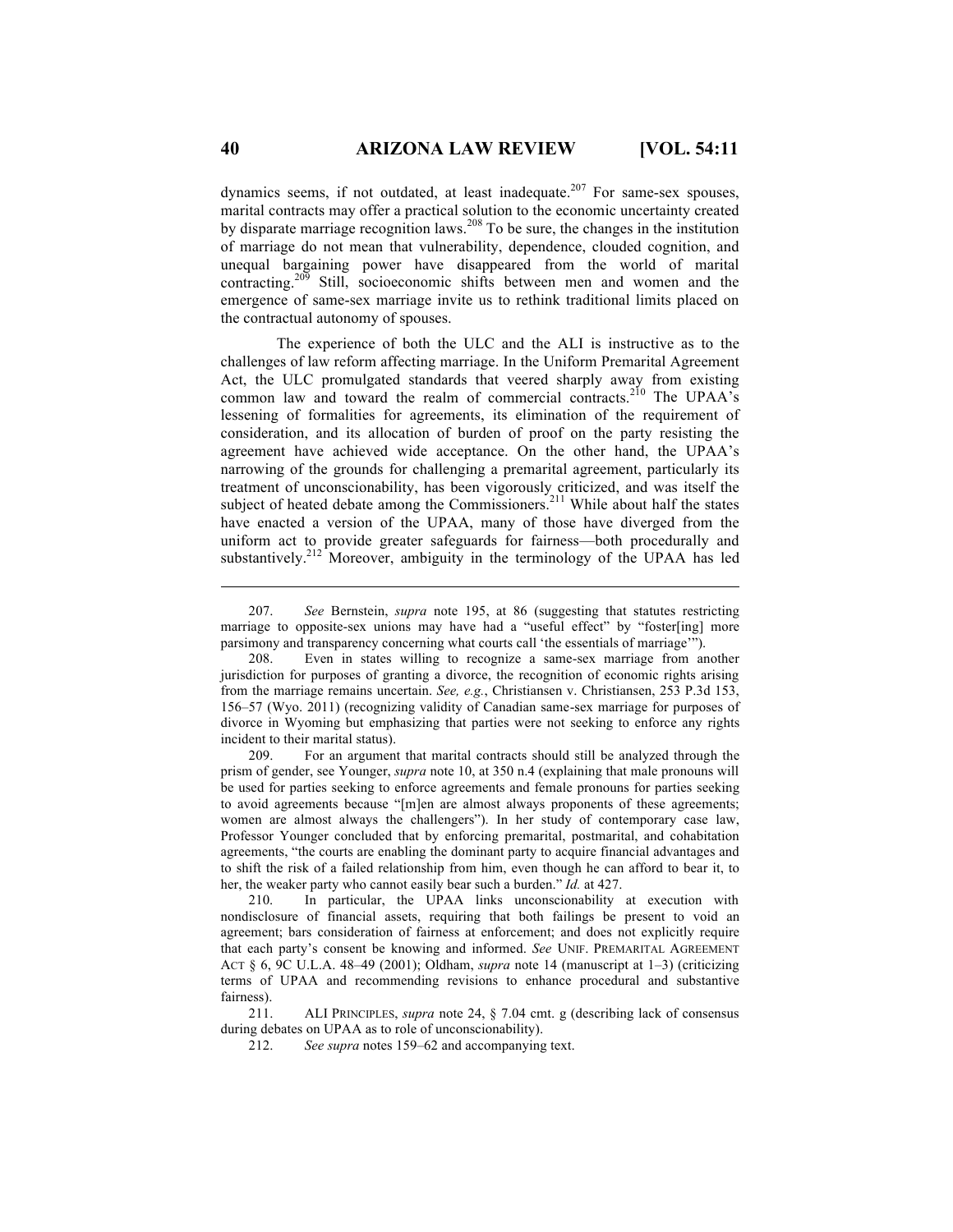$\overline{a}$ 

courts to define key terms for themselves.<sup>213</sup> Still, regardless of the many critiques, the UPAA has undoubtedly shaped marriage policy by its robust embrace of private ordering.

The ALI Principles, in turn, have been a major influence on public discourse about family policy, but no state has adopted the ALI's specific proposals for marital and premarital agreements.<sup>214</sup> The impact of the ALI proposals may grow over time among courts and lawmakers, but widespread implementation across the United States seems unlikely. Adopting the complete package of ALI recommendations would require most states to significantly change their existing law on premarital and marital agreements. Nevertheless, the carefully articulated policies within the ALI's work will continue to inform any law reform project going forward.

# **CONCLUSION**

American law does not coalesce around a single conception of marriage. This Essay has shown that different understandings of marriage yield different legal standards for marital contracts. While some states appear to endorse a construct of marriage as an immutable status, others are willing to place marital contracts almost on a par with commercial contracts. In between these two extremes, a consensus exists that the law should impose an obligation of honesty, good faith, and fair dealing on spouses when entering into marital contracts. Imposing a standard of substantive fairness at the time of enforcing an agreement, and the contours of such a standard, is a more contentious question that pits freedom of contract and reliance interests against the protection of vulnerable family members.

The decline of the marriage rate forms a backdrop to any law reform efforts directed at elements of family law. Americans are marrying less and at an older age, but marriage still remains a goal for most young people in the United States.<sup>215</sup> If promoting marriage is a public policy objective, permitting flexibility in the meaning of marriage would seem more likely to attract people to the institution than adhering to a fixed and immutable status. In Europe, where the law typically affords couples less contractual freedom to alter the default rules of marriage, a steeper decline in marriage rates than in the United States has occurred. While the fall in marriage popularity in Europe undoubtedly is due to a coalescence of factors, the phenomenon suggests that couples are seeking a less fixed and more malleable understanding of marriage.

Law reform efforts on marital agreements, such as those undertaken by the ULC, must take into account the spectrum of views about marriage examined in this Essay. At the same time, law reform by definition must be forward looking.

<sup>213.</sup> *See, e.g.*, *In re* Marriage of Bonds, 5 P.3d 815, 823–24 (Cal. 2000) (noting that commissioners did not supply definition of "voluntary" and did not discuss it fully), *superseded by statute*, Act of Sept. 10, 2001, ch. 286, § 2, 2001 Cal. Stat. 2316, 2317–18 (codified as amended at CAL. FAM. CODE  $\S$ § 1612, 1615 (2011)).<br>214. See supra note 144 and accompanying text.

See supra note 144 and accompanying text.

<sup>215.</sup> *See* PEW RESEARCH CTR., *supra* note 61, at 23.